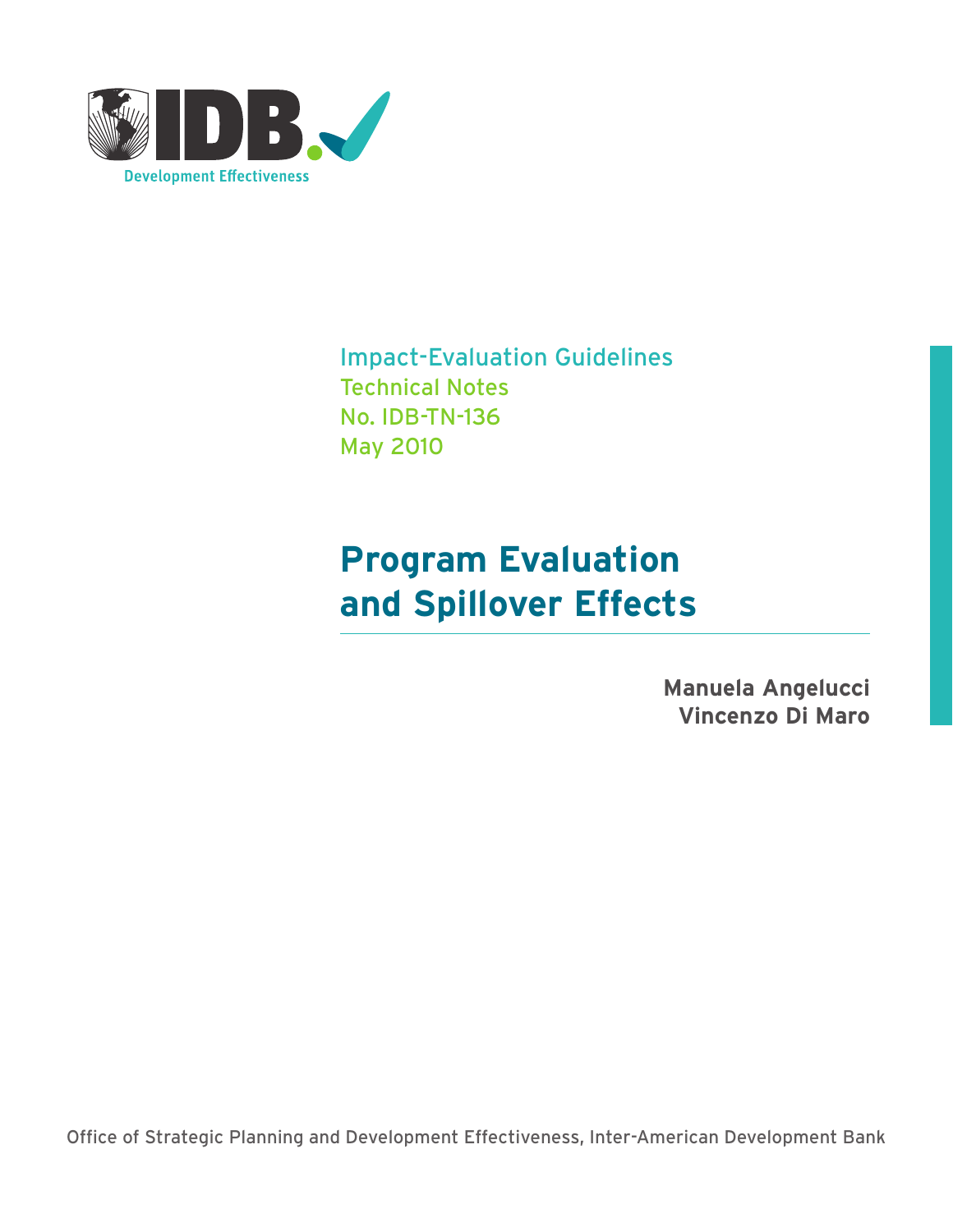# Program Evaluation and Spillover Effects

# Impact-Evaluation Guidelines

Manuela Angelucci Vincenzo Di Maro

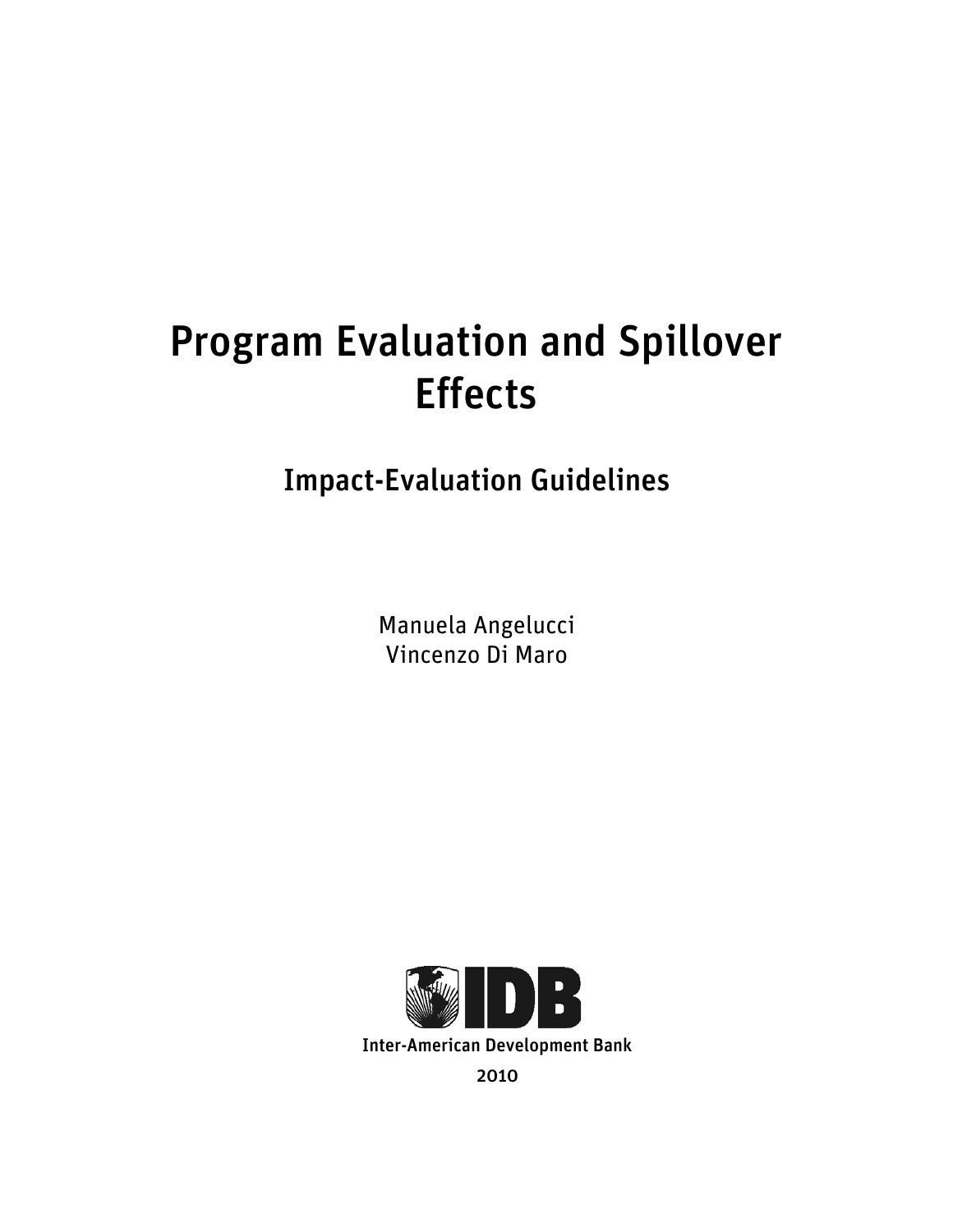© Inter-American Development Bank, 2010 www.iadb.org

The Inter-American Development Bank Technical Notes encompass a wide range of best practices, project evaluations, lessons learned, case studies, methodological notes, and other documents of a technical nature. The information and opinions presented in these publications are entirely those of the author(s), and no endorsement by the Inter-American Development Bank, its Board of Executive Directors, or the countries they represent is expressed or implied.

This paper may be freely reproduced provided credit is given to the Inter-American Development Bank.

Manuela Angelucci. University of Arizona. angelecm@eller.arizona.edu

Vincenzo Di Maro. Inter-American Development Bank. vincenzod@iadb.org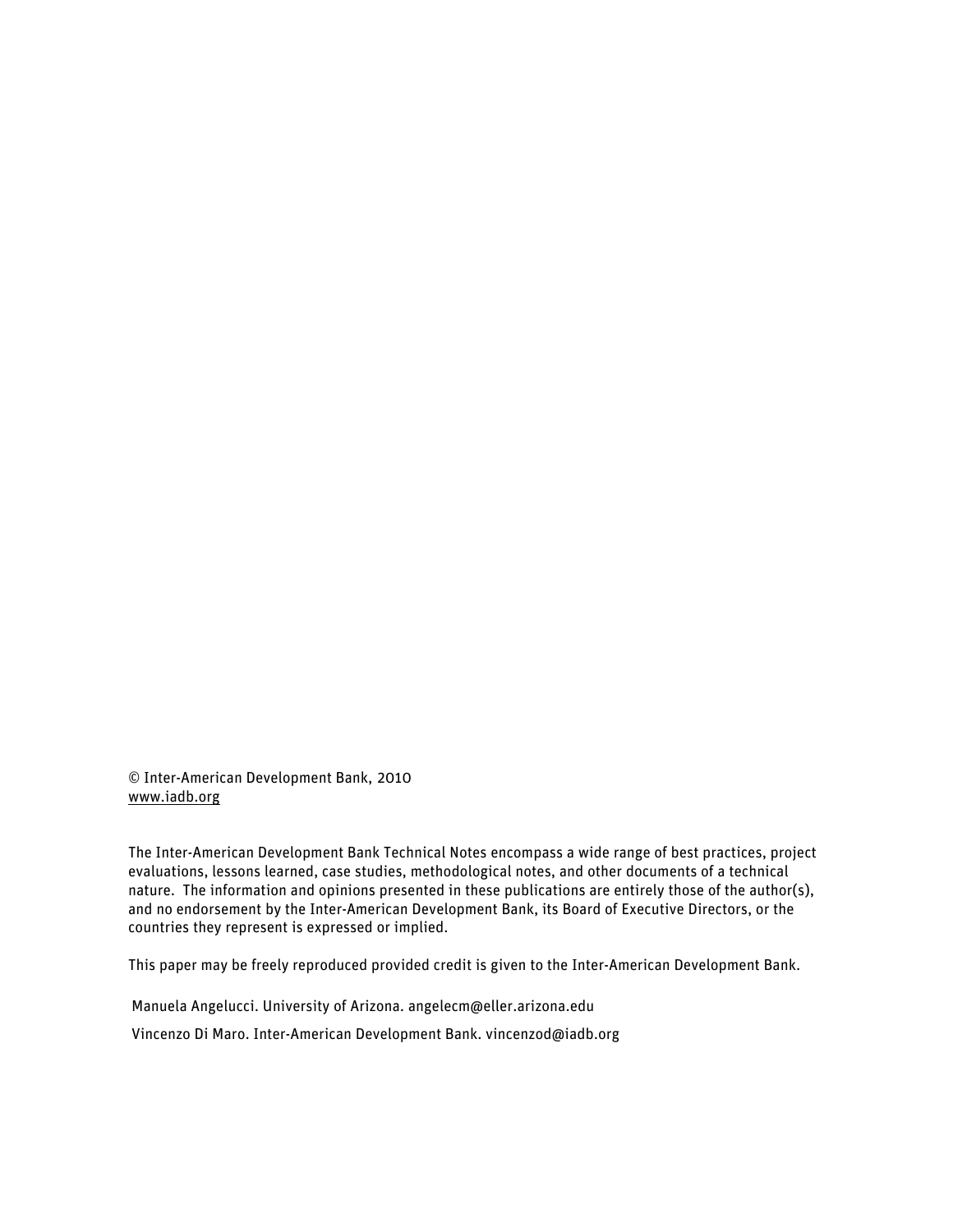## 0B**Program Evaluation and Spillover Effects**

#### Abstract

Manuela Angelucci<sup>∗</sup> and Vincenzo Di Maro<sup>\*\*</sup>

This note defines what spillover effects are, why it is important to measure them, and how to design a field experiment that will enable researchers to measure the average effects of the treatment in the presence of spillover effects on subjects both eligible and ineligible for the program. In addition, it discusses how to use nonexperimental methods for estimating spillover effects when the experimental design is not a viable option. Several practical examples are provided to show how spillover effects can be estimated.

Evaluations that account for spillover effects should be designed in such a way that they explain both the cause of these effects and who is affected by them. Failure to have such an evaluation design can result in wrong policy recommendations and in the neglect of important mechanisms through which the program operates. To estimate the direct and indirect effect of a program, one has to use control groups that are not affected by the program either directly or indirectly. This often means selecting the control groups from different geographic units (e.g. the village or school). In order to understand the mechanisms that cause spillover effects one has to think about competing explanations and collect data on relevant outcomes. In many cases, unveiling the mechanisms behind the spillover effects results in a better understanding of how the program works in general.

JEL Classification: **C93, C81, D62** 

 $\overline{a}$ 

**Keywords:** Impact Evaluation, Spillover Effects, Field Experiments, Data Collection, Indirect Treatment Effect, Program Mechanisms

<sup>∗</sup> Assistant Professor, University of Arizona and Research Fellow, IZA. Correspondence address: University of Arizona, Economics Department, 1130 E. Helen St, McClelland Hall 401, Tucson, AZ, 85721. E-mail: **angelecm@eller.arizona.edu** Phone: +1 520-621-4281

<sup>∗∗</sup> Research Fellow, Office of Strategic Planning and Development Effectiveness, Inter-American Development Bank. Correspondence address: IADB, Mail stop E0805, 1300 New York Ave NW, Washington, Dc, 20577. E-mail:  $vincenzod@iadb.org$ . Phone +1 202-623-2126

We would like to thank Paul Winters for his extremely useful comments. We also thank Sarah Strickland and Jorge Olave for their help with the editing. All remaining errors are our own.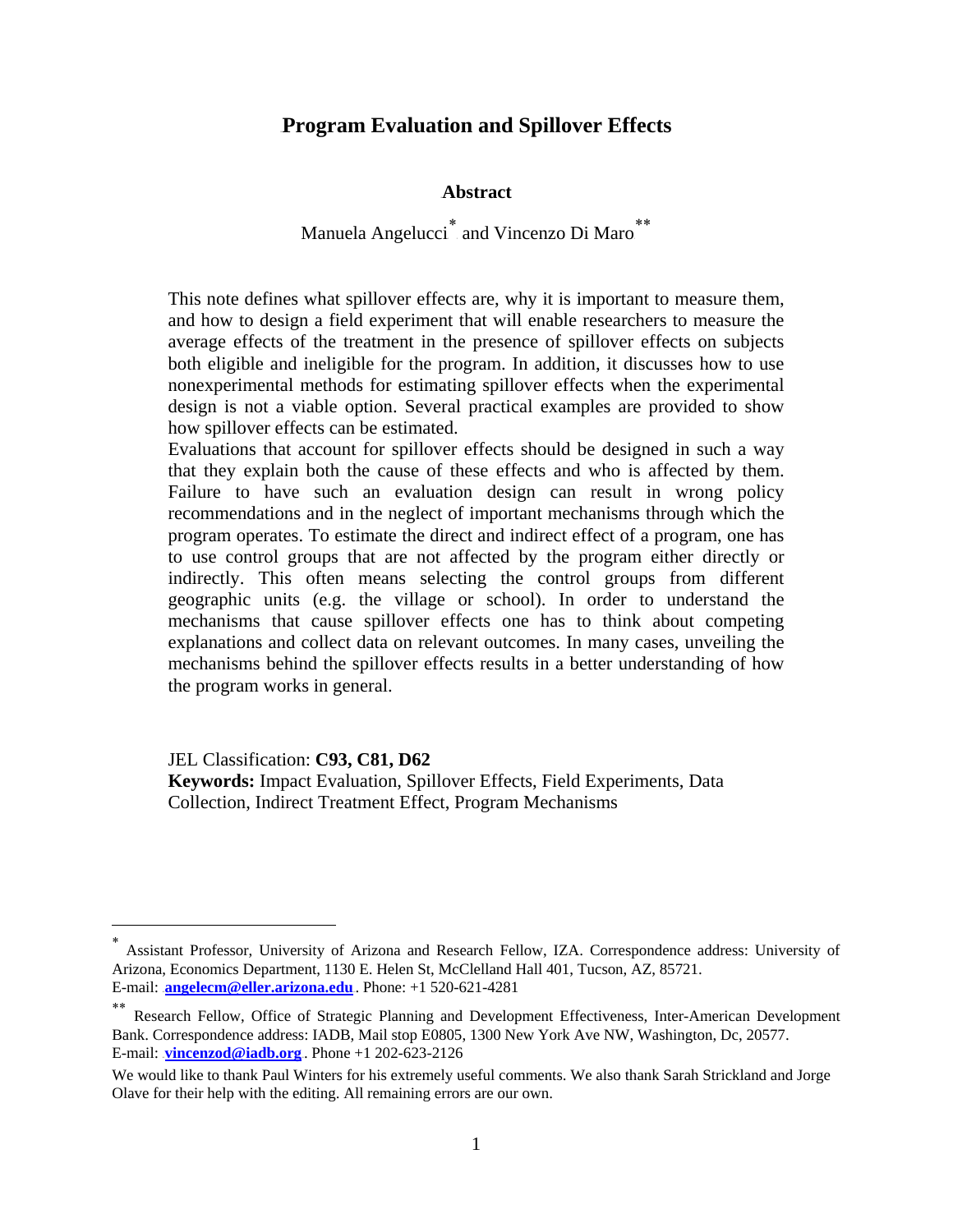## **Table of Contents**

| 1. Introduction                                         | 3  |
|---------------------------------------------------------|----|
| 2. Types of Spillover Effects                           | 6  |
| 3. Motivation and Implications                          | 8  |
| <b>4. Experimental Design</b>                           | 12 |
| 4.1 Survey nonresponse problems                         | 12 |
| 4.2 Measuring ATEs and ITEs: double randomization       | 13 |
| 4.3 A different design                                  | 14 |
| 4.4 Understanding the mechanisms                        | 16 |
| 4.4 Important considerations                            | 17 |
| <b>5. Spillover Effects in Non-Experimental Designs</b> | 18 |
| 6. An Example: PROGRESA                                 | 24 |
| 7. Conclusion                                           | 29 |
| <b>References</b>                                       | 31 |
| <b>Appendix A. Technical issues</b>                     | 33 |
| 1. Total effect of the program                          | 33 |
| 2. Identification assumptions of ATE and ITE            | 34 |
| 3. Estimation issues                                    | 35 |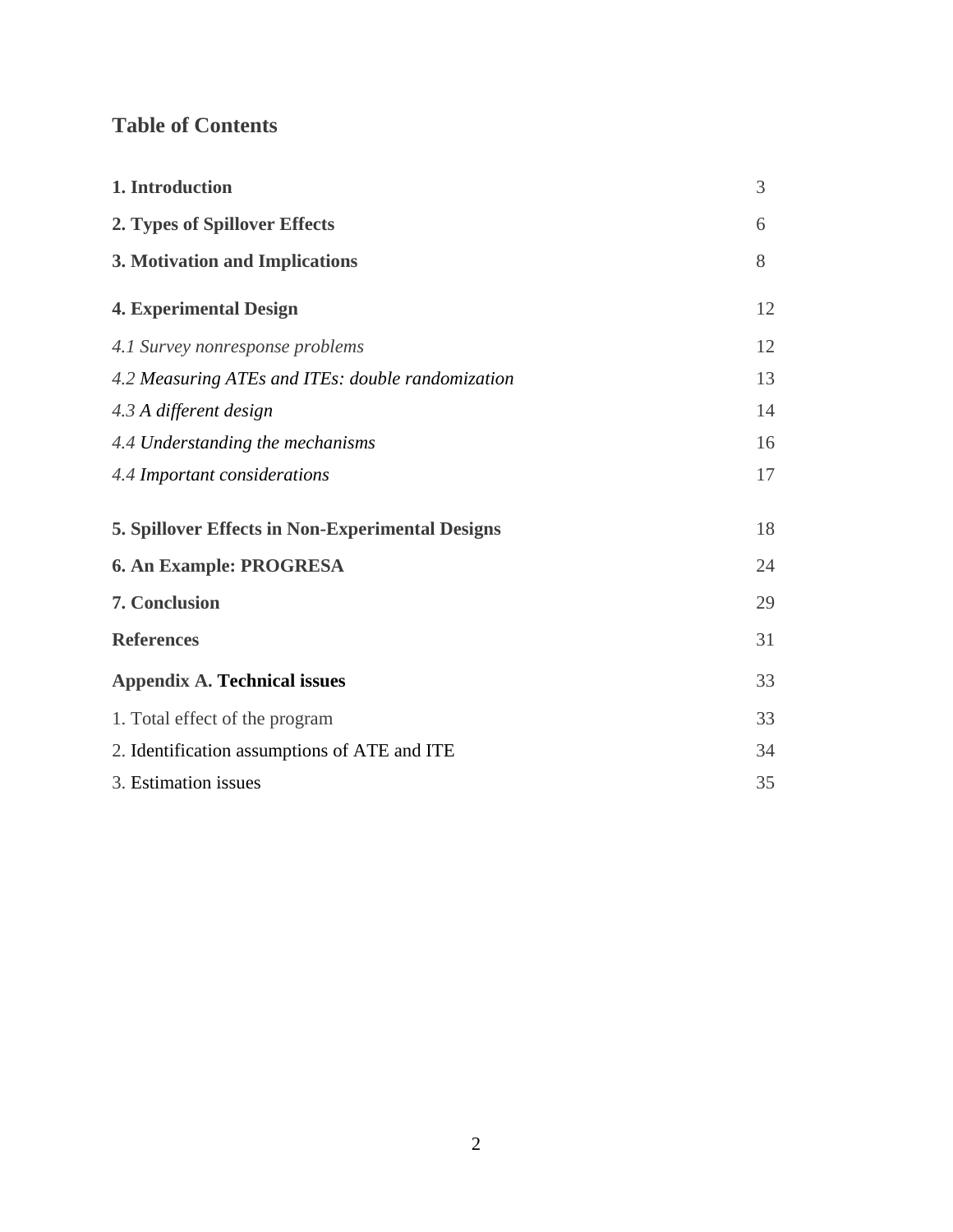#### **1. Introduction**

This note defines what spillover effects are, why it is important to measure them, and how to design an evaluation that will enable researchers to measure the average effects of the treatment in the presence of spillover effects on subjects both eligible and ineligible for the program.

Welfare-enhancing interventions often have a specific target population. For example, conditional cash transfer (CCT) programs in Latin America and beyond target the poor; other interventions provide incentives to increase schooling for indigent children, from providing equipment to distributing deworming drugs to infected children. However, the target population is often a subset of the "local economy," intended in a loose sense as the geographic unit or the local institution within which the target population lives and operates. In this sense, we can consider the village, the neighborhood, the city, the municipality, the school district, the church, or the extended family, as the relevant local economy.

The local nontarget population may also be indirectly affected by the treatment through social and economic interaction with the target population. For example, the recipients of CCTs may share resources with or purchase goods and services from ineligible households who live in the locality, as well as affecting the incentives for them to accumulate human capital. Children who receive free textbooks and computers may share them with "untreated" children (such as relatives, friends, and members of the local church), raising enrollment levels in both groups. Supplying deworming drugs to a group of children may benefit untreated children by reducing disease transmission, thus lowering infection rates for both groups. If parasites affect school performance (e.g. by reducing emetic iron, causing weakness and inattention) both groups of children may end up learning more.

Examples of other types of interventions are no less important. For example, an intervention which improves the supply and quality of water to only some beneficiary households in a neighborhood is likely to have effects on all the residents of the same neighborhood, ranging from an increase in property values to a decrease in infection rates. In addition, if the intervention includes the provision of hygiene information and education campaigns, we might expect that information to flow from person to person within the community.

Agricultural interventions may be particularly susceptible to spillover effects. For instance, an intervention to help beneficiary farmers switch to nongenetically modified (GM)

3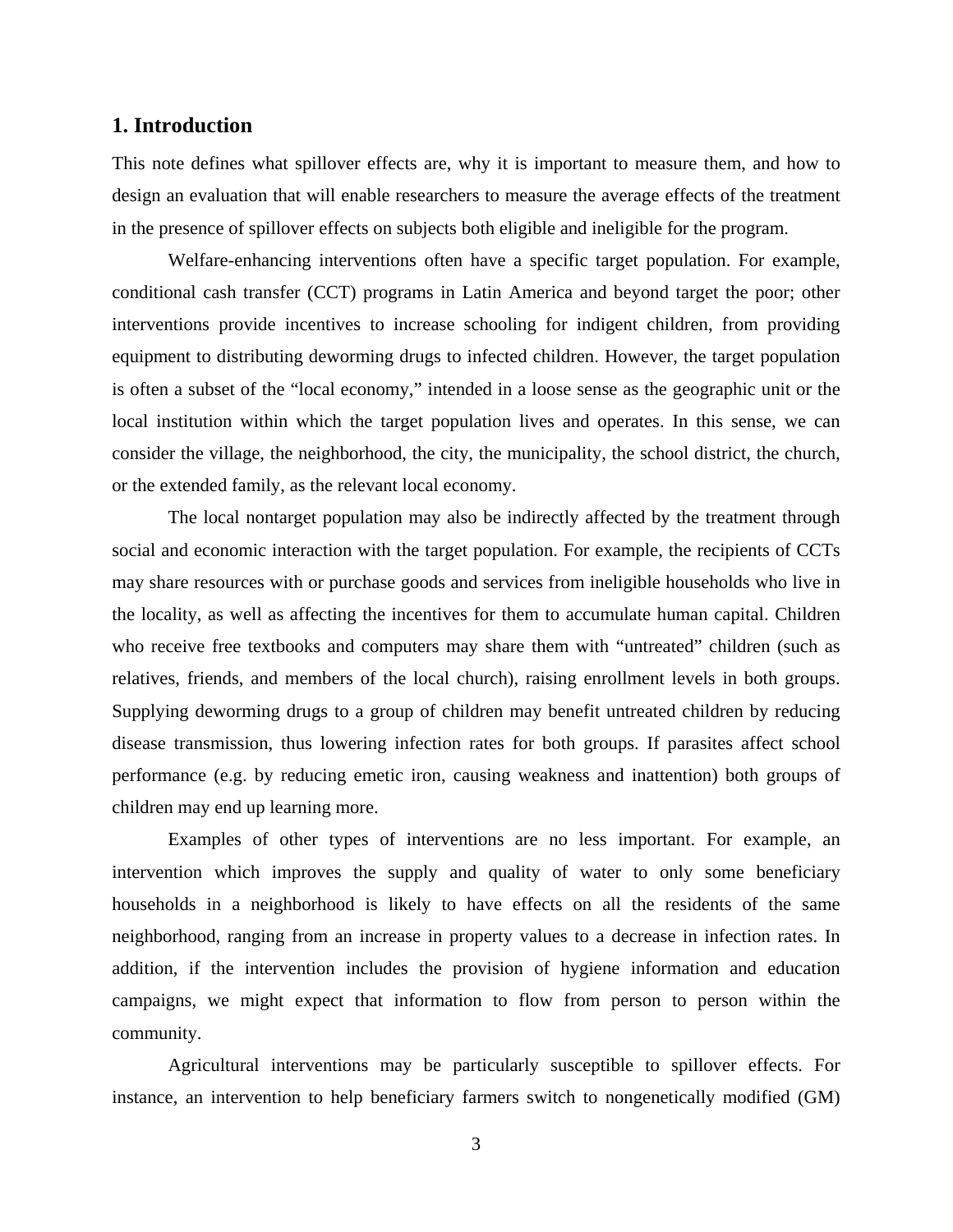crops must take into account the possibility that neighboring farmers may continue to plant GM crops, potentially contaminating the quality of the seeds produced by non-GM farmers. In another example, an intervention in Peru is helping beneficiary farmers to eradicate the *Ceratitis capitata*, a fruit fly capable of wreaking extensive damage to a wide range of fruit crops. Eradication of the fly from one farmer's land would not prevent flies moving to the neighbor's land. This is of relevance both for the program and the evaluation design.

Since these programs end up affecting members of the local economy that are not direct beneficiaries, one should account for these spillover effects in the design of field experiments to evaluate programs. For example, to study the effect of a deworming drug on school performance, we would randomly select half the pupils of a school and treat them with the drug. We would then compare the grades of treated and untreated children. Since the drug is likely to have decreased infection rates among both treated and untreated children, it is possible that both groups' performance may change. That is, suppose deworming children increases the average grades of treated pupils by 10 percentage points and of untreated pupils by 2 percentage points. The Average Treatment on the Treated effect<sup>1</sup> is 10 percentage points. However, if we simply compare the grades of treatment and control pupils, we will observe only an 8 percentage point increase. In sum, the failure to recognize the possibility that the drug may affect untreated pupils also and to design the experiment accordingly, will result in a double underestimate of the treatment's effectiveness. Not only will its effect on the treated be underestimated but its effect on the untreated will go unmeasured. This may result in the wrong policy conclusion (e.g. to discontinue a program because it is not cost-effective).

In some cases, spillover effects are intended. For example, agricultural extension programs encourage participants to adopt a certain technology and hope that this will induce further adoption within the community or in neighboring communities. Immunization campaigns among high-risk populations lower the likelihood of contagion, reducing the infection rate among low-risk populations. Whether intentionally or not, nonparticipants can be affected by programs, and these spillover effects should be taken into account when conducting an impact evaluation. This can be done in two ways. At the very least, the evaluation design must select a control group that is not indirectly affected by the program. This will enable researchers to

1

<sup>&</sup>lt;sup>1</sup>The Average Treatment on the Treated effect can be defined as the impact of the program on subjects that are eligible for it. In our case this is the effect of the deworming intervention on the treated pupils.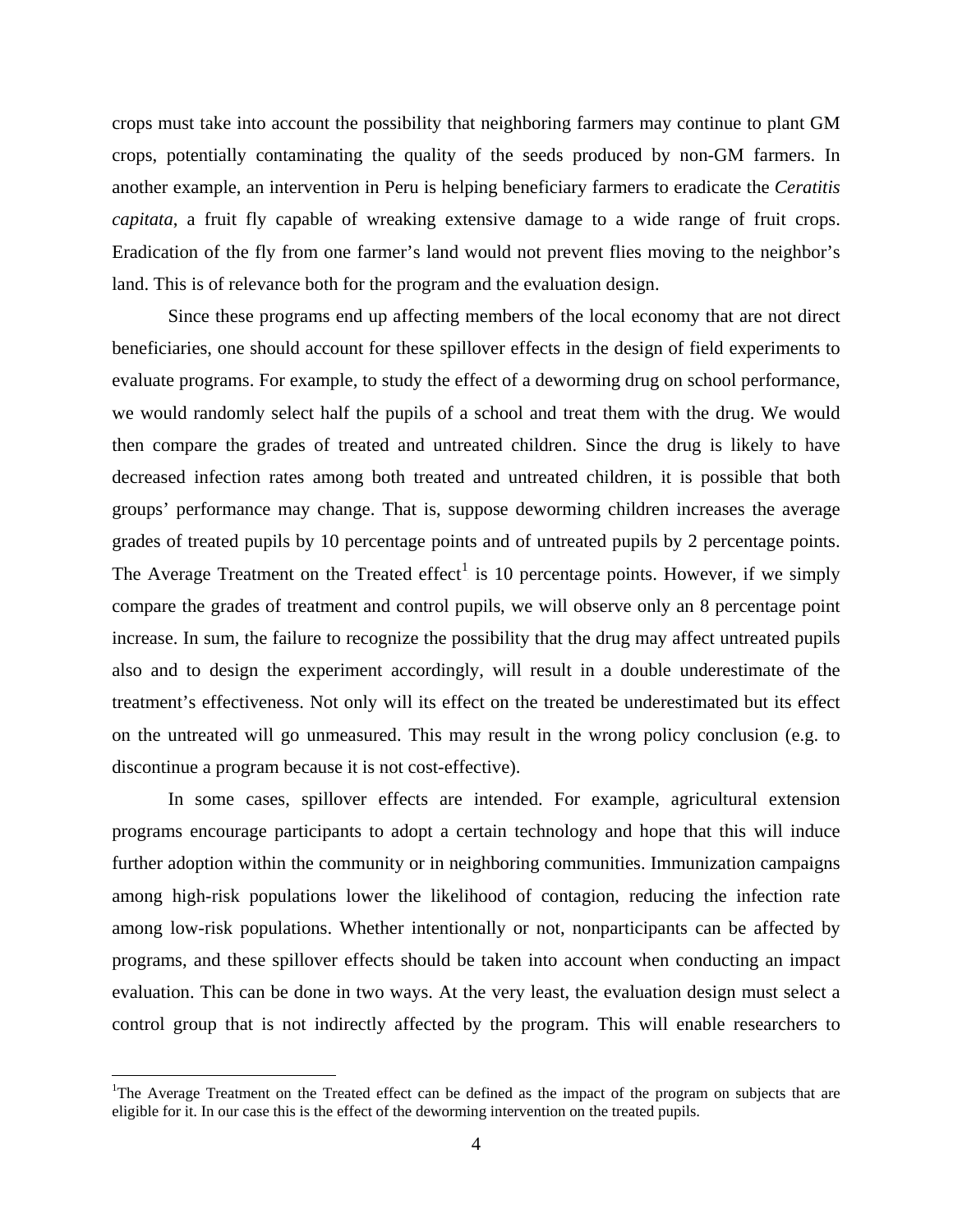measure the program effect on eligible subjects. If possible and relevant, the design should also allow for the measurement of spillover effects, as these effects are often important policy parameters in themselves.

In order to design an evaluation that accounts for the presence of spillover effects, one needs to understand why and how these effects occur. This knowledge would help researchers understand which subset of nonparticipants is most likely to be indirectly affected by a particular treatment. For example, in the case of a deworming drug for children, one has to know how people become infected (by being in contact with contaminated matter) to understand which other people are likely to benefit from the deworming (the friends and families of dewormed children, who will be less likely to come in contact with contaminated matter). Importantly, the evaluation must be carefully designed to account for spillover effects before the program is implemented. Spillover effects cannot be detected accurately ex post unless the design considers their existence from the start.

The following section describes different types of spillover effects. Section three explains in more detail why it is important to have an evaluation design that accounts for the presence of these spillover effects. Section four explains how to design an experiment in the presence of spillover effects. Section five discusses how to use nonexperimental methods when an experiment is not a viable option. Section six provides a specific example using the evaluation of the CCT program PROGRESA. Section seven concludes. Some more technical issues are discussed in the appendix.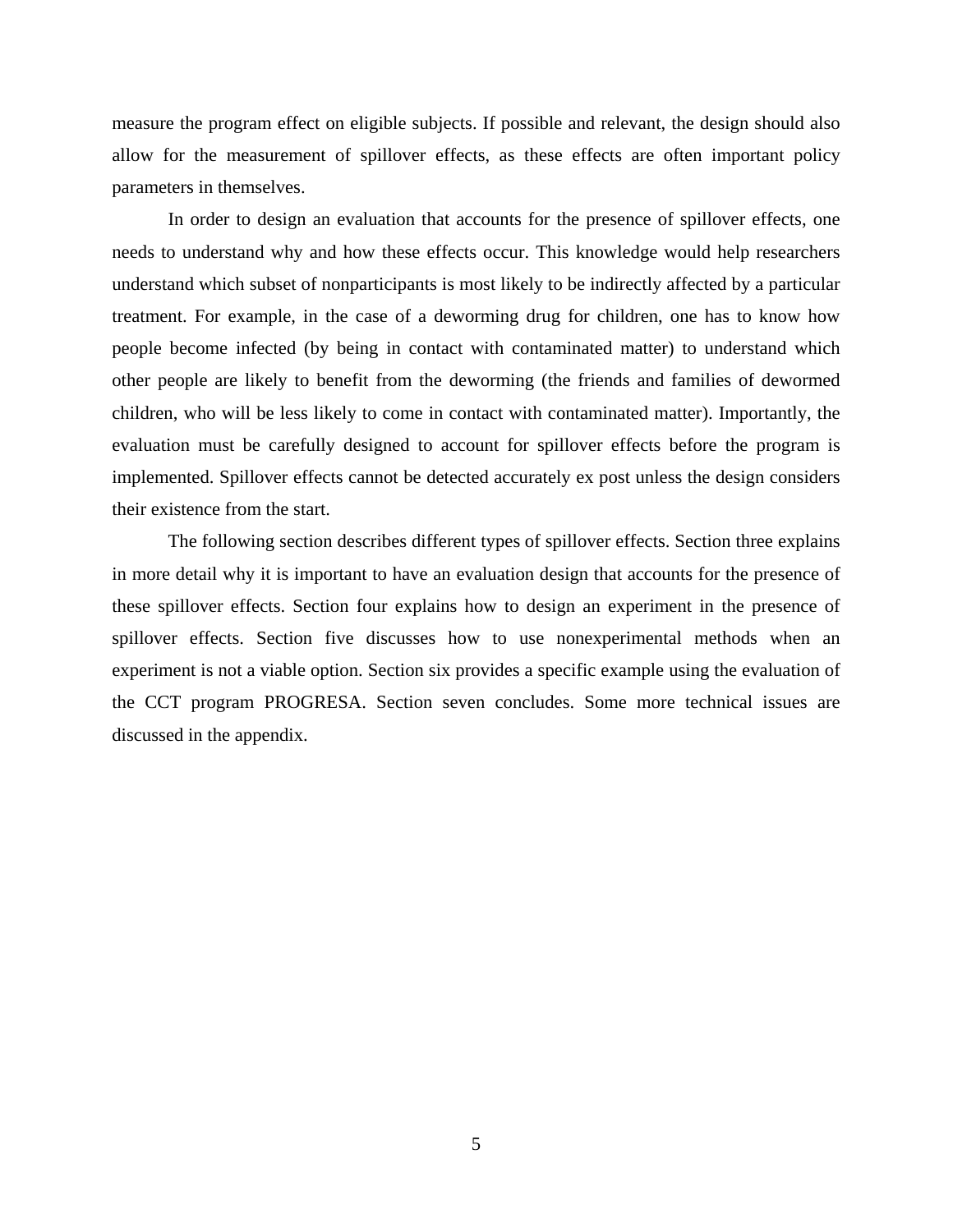#### 2B**2. Types of Spillover Effects**

 $\overline{a}$ 

In order to discuss different types of spillover effects, we first need to clarify what we mean in this paper when we talk about spillover effects.

As mentioned above, interventions often have a specific target population, commonly only a subset of the larger relevant geographical or institutional unit (the "local economy"). This is the group one looks at to measure the direct effect of the program. For instance, an intervention might target only poor children (the target group) within a locality (the local economy). In many cases, the local nontarget population may also be indirectly affected by the treatment through social and economic interaction with the treated. These possible interactions are what we define as spillover effects in this paper. Given that we are not putting any restrictions on how these interactions work, it would be impossible to review and categorize the variety of ways in which these interactions can operate.

In what follows, we describe four types of spillover effects that are particularly relevant in the development and health economics literature. We call these four types of spillover effects (1) externalities, (2) general equilibrium effects, (3) interactions, and (4) behavioral effects.<sup>2</sup>

Externalities. These effects operate from the treated subjects to the untreated population. A particularly relevant domain is health. Miguel and Kremer (2004) show that deworming drugs can have an additional indirect effect, in addition to the direct effect of ingesting the drug. Supplying deworming drugs to a group of children may benefit untreated children by reducing disease transmission, lowering infection rates for both groups. If parasites affect school performance (e.g. by reducing emetic iron, causing weakness and inattention), both groups of children may end up learning more. Since these programs end up affecting members of the local economy that are not direct beneficiaries, these spillover effects should be taken into account in the design of field experiments to evaluate programs.

General equilibrium effects. These are the effects that an intervention, which targets only part of the 'local economy," can have on the entire population. Active labor market policies or any intervention that can affect equilibrium prices are examples of these types of spillover effects. Angelucci and De Giorgi (2009) discuss how conditional cash transfer (CCT) programs may affect prices, as the program transfers increase demand for goods and services, potentially increasing their prices. It should be noted that while general equilibrium effects stem from the

 $2$ These labels are somewhat arbitrary, but are a useful way of grouping similar types of spillover effects.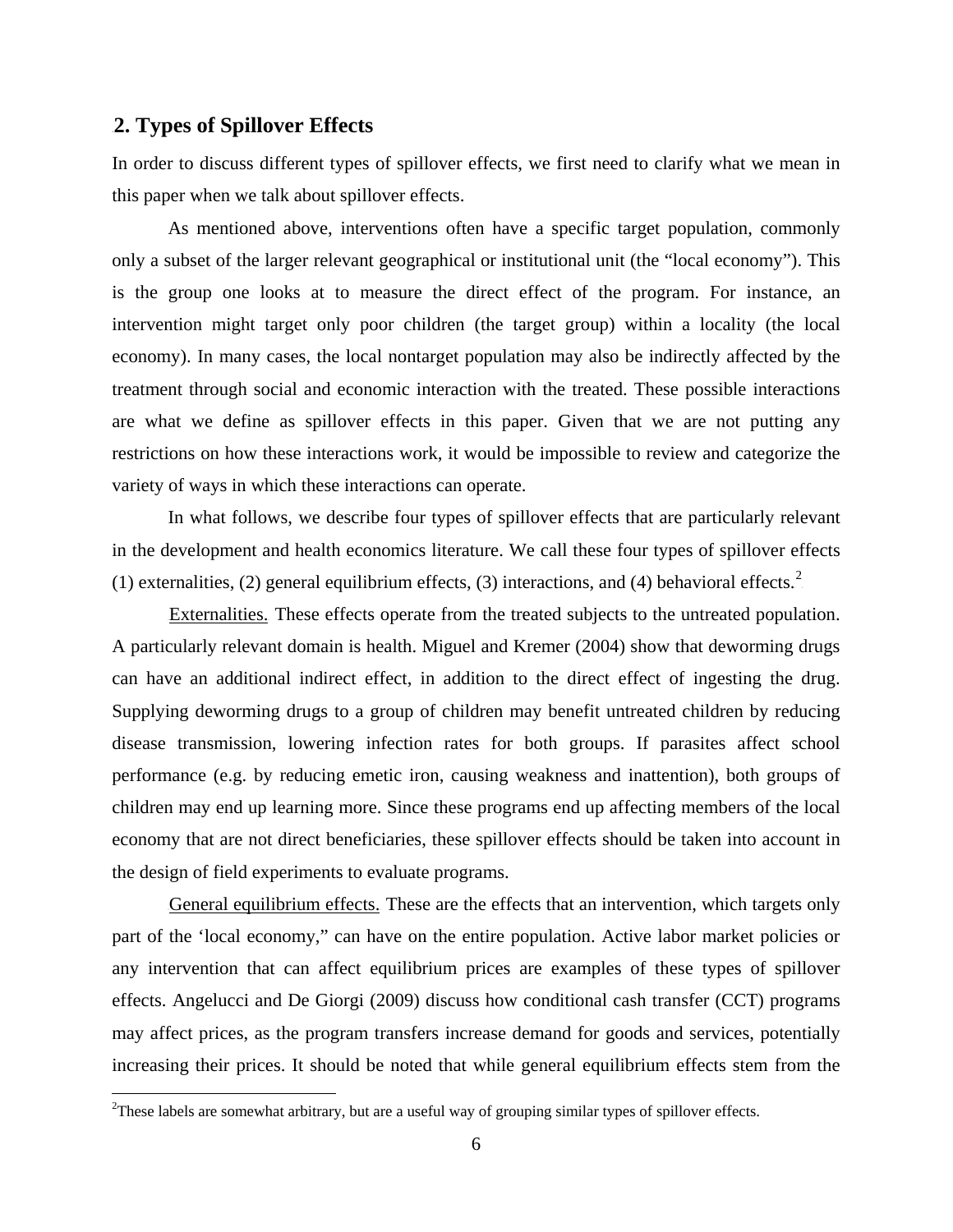intervention on treated subjects, they can have effects on the total population: both treated and nontreated groups.

Interactions. The local nontarget population may also be indirectly affected by the treatment through any social and economic interaction with the treated. For example, the recipients of CCTs may share resources with, and affect the incentives to accumulate human capital of, ineligible households who live in treated localities (Angelucci and De Giorgi, 2009). Recipients of human-capital-enhancing programs who receive free textbooks and computers may share them with untreated children (such as relatives, friends, and members of the local church), raising enrollment for both groups.

Behavioral effects. These spillover effects stem from an intervention that affects the behavioral or social norms within the contexts (say a locality) in which these interactions are relevant. For example, Avitabile and Di Maro (2007) show that a CCT in rural Mexico can affect the social norm whereby husbands oppose their spouses being screened for cervical cancer by male doctors. The intervention exogenously increases the number of women who screen for cervical cancer in each locality, which is dramatically low in these contexts, and by doing so makes it more costly for husbands to follow the social norm. This produces a spillover effect: the screening rate of women ineligible for the program, but living in the villages covered by the program, goes up because of the increased screening of eligible women complying with the conditionality of the program.

While one can classify the types of spillover effects, the evaluation designs we will discuss do not necessarily enable one to distinguish one from the other. One way to disentangle a specific type of spillover effect is to carefully design survey instruments to elicit information on the relevant type of unintended response. This highlights once more the importance of understanding which type of spillover effects might occur and how, before designing the evaluation (and the program).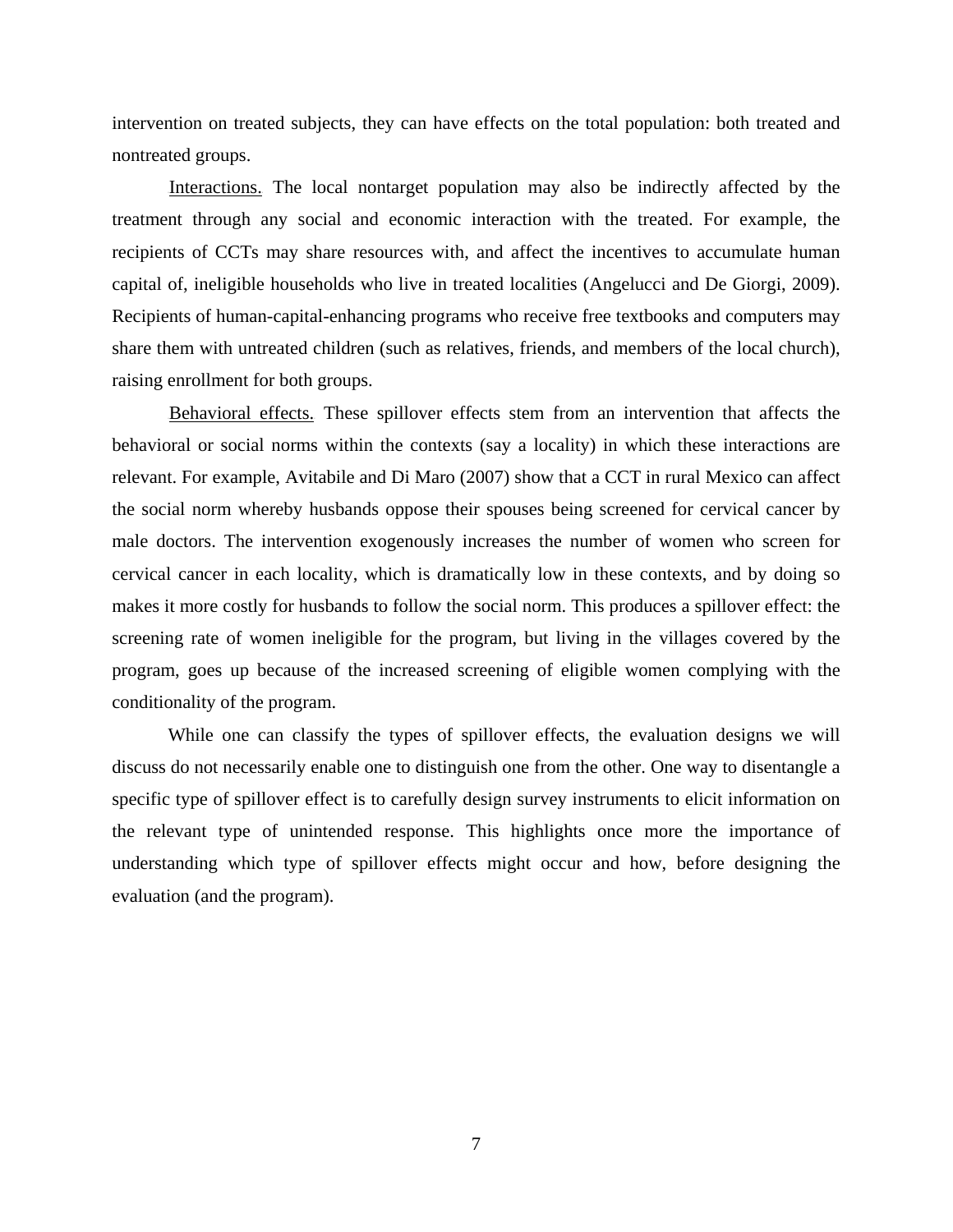#### 3B**3. Motivation and Implications**

There are at least two reasons why accounting for spillover effects is important. First, to correctly identify and estimate the effect of a treatment on eligible subjects: the direct or intended treatment effect. Second, to correctly identify and estimate the effect of a treatment on ineligible subjects: the indirect or unintended treatment effect. Measuring these two effects enables one to design successful policies and to learn features of the "local economy" and of human behavior.

Before discussing these issues, it is useful to define the two parameters of interest. Consider a group of subjects (e.g. individuals, households). Some subjects are eligible ( $E=1$ ) for some treatment  $(T=1)$ , while others are not  $(E=0)$ . Eligibility may or may not be random, as we discuss below.  $Y_0$  and  $Y_1$  are potential outcomes in the absence and presence of the treatment, respectively. The Average Treatment Effect on the Eligibles ( *ATE* ) is the effect of the treatment on subjects that are eligible for it:  $\frac{3}{10}$ 

$$
ATE = E(Y_1 - Y_0 \mid T = 1, E = 1)
$$

That is, the ATE identifies the effect of the treatment on subjects that are meant to be treated. The Average Indirect Treatment Effect ( *ITE* ) is the effect of the treatment on the ineligibles:

$$
ITE = E(Y_1 - Y_0 | T = 1, E = 0)
$$

That is, the ITE identifies the effect of the treatment on subjects that are *not* meant to be treated.

It is useful to employ a specific example to discuss the importance of an experimental design that accounts for the presence of spillover effects. Consider the case in which the treatment,  $T$ , is a deworming drug, the subjects are pupils of a school, and the "local economy" is the school. The outcome of interest, *Y* , is the rate of infection with intestinal parasites. Pupils in the school study and play together, so providing a group of students with deworming drugs may also affect the infection rate of pupils that are not directly treated with the drug.

$$
E(Y_1 - Y_0 \mid T = 1, E = 0) = \frac{\sum_i^N (Y_{1,i} - Y_{0,i} | T_i = 1, E_i = 1)}{N}
$$

<sup>&</sup>lt;sup>3</sup>In the formulas which follow we make use of the expectation operator  $E()$ , which gives the average value of the object to which it is applied. For example, for a sample of  $N$  individuals  $i$  we write: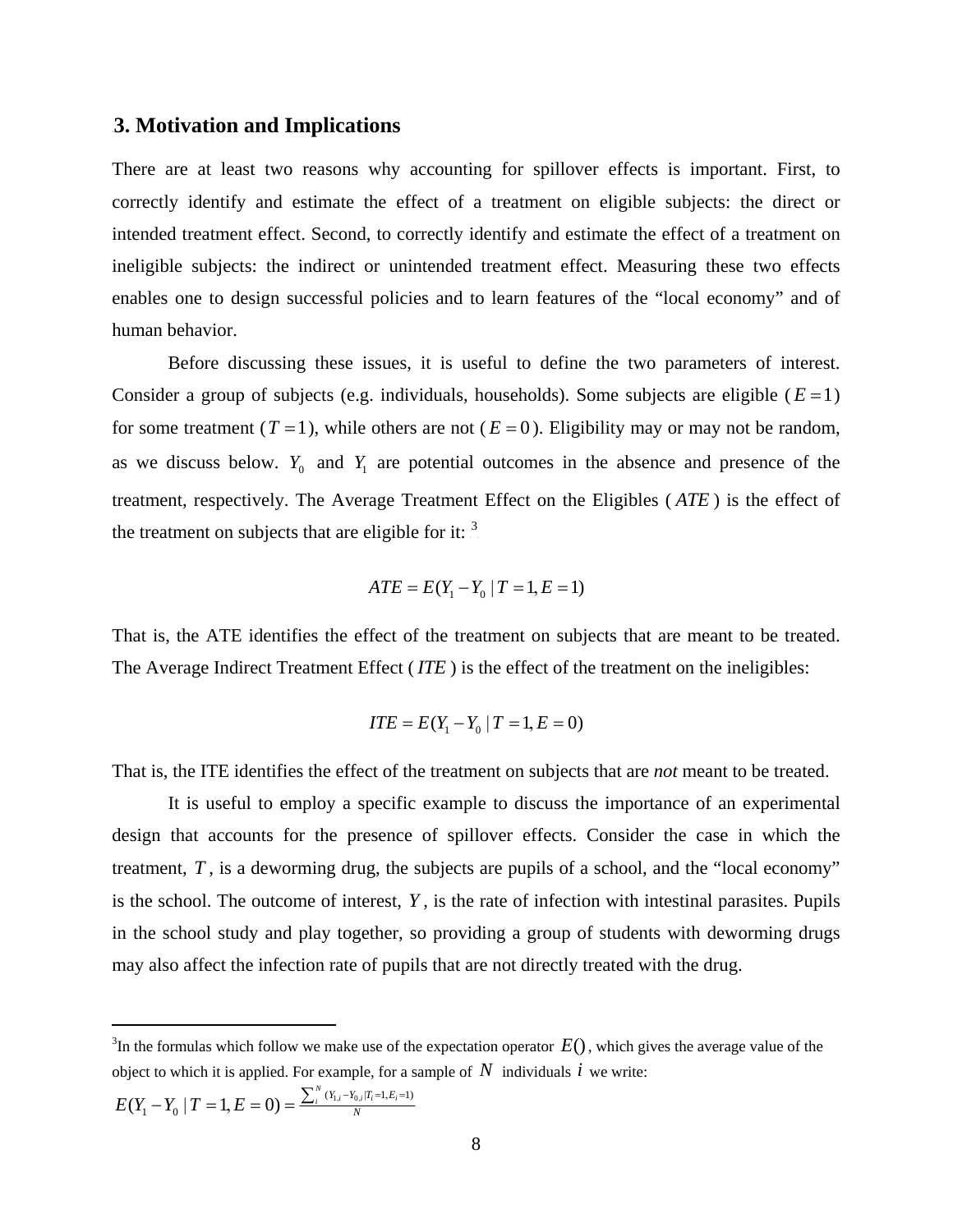While this example is fictional, the problem of intestinal parasite infection is real. There are high intestinal parasites infection rates in developing countries. Worms may lead to anemia, malnutrition, and pain. Deworming drugs are cheap and are offered through mass school-based deworming campaigns (endorsed by the WHO). Miguel and Kremer (2004), from whose work we drew in devising this example, discuss the issue, its implications, and the effect of deworming campaigns in detail.

The drug affects infection rates through two separate channels. First, it has a direct effect: by ingesting the drug, a child becomes parasite free. Second, there is an indirect effect: because other pupils are taking the drug, the child's re-infection rate drops, as the chances of her coming in contact with contaminated fecal matter decrease. Consider a school in which a group of pupils is offered the deworming drug ( $E=1$ ) and another group is not ( $E=0$ ). The ATE is the average effect of the deworming drug on the infection rate of eligible pupils, while the ITE is the effect of treating the eligible pupils on the infection rates of pupils not offered the drug. In this particular example, the ATE will be some combination of the first and second effects described above (the deworming effect of the drug and the lowered re-infection rates), while the ITE will be only caused by the decreased contact with contaminated feces. That is, offering the deworming drug generates a positive externality: treated children receive a deworming drug, their infection rates drop, and reduce the infection rates of children who do not receive the drug.

Suppose the infection rate in the absence of the treatment were 80% and treating a random group of pupils in a school decreased this rate to 10% for the eligibles and to 60% to the ineligibles. In this case, the ATE and the ITE would be -70 and -20 percentage points. However, the policy evaluator does not know that. To measure this effect, he splits the school pupils into two randomly assigned groups and administers the drug to one group only. The naive evaluator compares the infection rates of the two groups of pupils exploiting the randomization, that is assuming that the infection rate for the control group is the same rate we would observe in the absence of the treatment, or that

$$
60\% = E(Y | T = 1, E = 0) = E(Y_0 | T = 1, E = 1).
$$

As just mentioned, we know this is not true. The naive evaluator would estimate an ATE of -50 percentage points, given by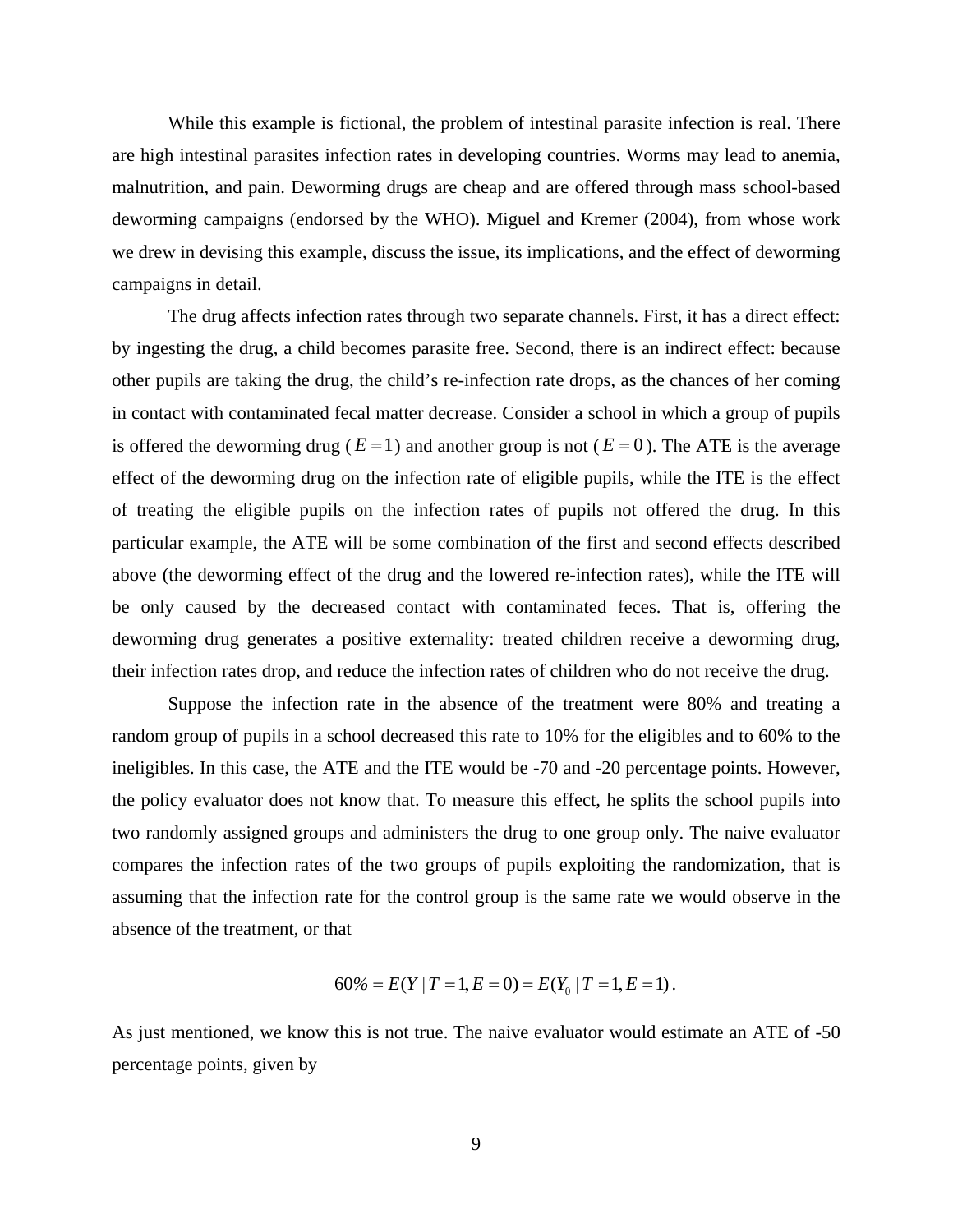$$
E(Y | T = 1, E = 1) - E(Y | T = 1, E = 0) = 10\% - 60\%
$$

thus underestimating the true ATE (in absolute value) by 20 percentage points. Moreover, he would fail to notice that the ineligibles are also indirectly benefiting from the deworming drug, as their infection rate has dropped.

To understand the magnitude of this double underestimation of the program effect and its negative policy implications, suppose the school has 100 pupils and the treatment and control groups have an equal size of 50 students each. Before the drug is offered to the treatment group, 80 pupils are infected. After treating 50 students, only 5 treated pupils  $(50 \times 10\%)$  and 30 control pupils  $(50 \times 60\%)$  are infected, for a total of 65 healthy children compared to the initial 20. However, the naive evaluator compares the infection rates in the two groups after administering the drug, and erroneously believes that the drug was successful for 25 pupils in the treatment group and none in the control group. That is, first he fails to notice that 10 other students in the treatment group have benefited from the drug; then he fails to notice that the drug has also reduced the infection rates for the control group, with only 30 infected pupils rather than the original 40. In total, 20 more children are not infected compared to his estimate.

Suppose the drug cost US\$1 per child and the expected benefits of not having worms were 1.5. The naive evaluator would conclude that this treatment was not cost effective, because its cost of US\$50 was higher than its benefit of US\$37.5  $(1.5 \times 25)$ . In fact, the drug *is* cost effective because, when 50 out of 100 pupils are treated, 45 pupils stop being infected<sup>4</sup>, for a total benefit of US\$67.50  $(1.5 \times 45)$  that exceeds its costs. The drug would also result in being cost effective if the evaluator managed to measure only its ATE properly, as the benefits for the treated would be US\$52.50  $(1.5 \times 35)$ .

To summarize the lessons from this simple example, failing to have an evaluation design that accounts for spillover effects results in a double underestimation of the program's impact: first, because the average effect on the eligible children is underestimated; second, because the effect of the treatment on the ineligible children goes completely unnoticed. This double underestimation has the following negative policy implications: (1) researchers would mistakenly conclude that the treatment is less effective than it actually is (and that reducing

<sup>&</sup>lt;sup>4</sup>In principle, it is also possible to define a total treatment effect as the sum of ATE and ITE. In this simple example this would be straightforwardly equal to 45 pupils who stopped being infected. However, in practical applications it is not always immediately clear how to define the total treatment effect. See appendix A.1 for a more detailed discussion of this point.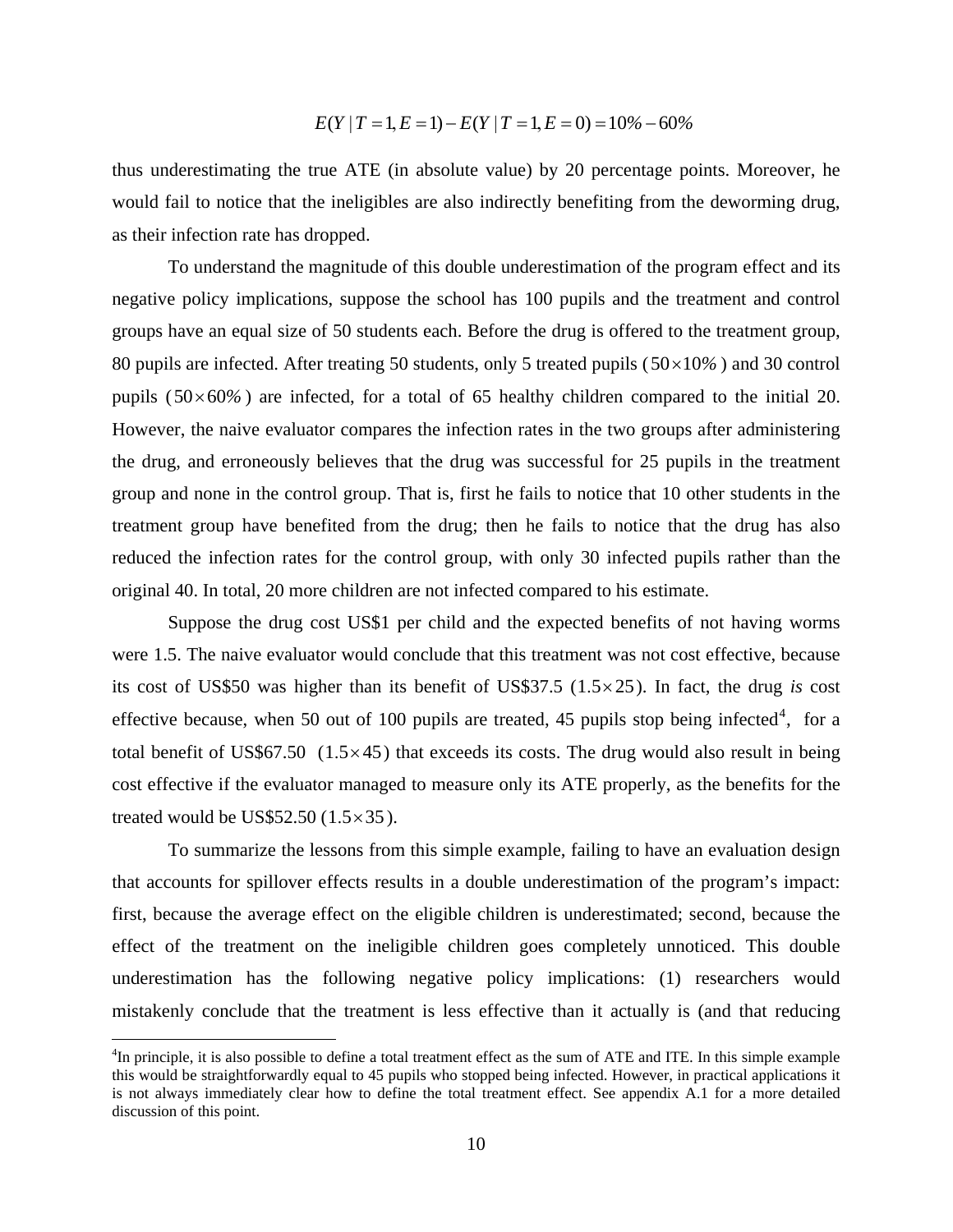infections is costlier than it is); and (2) the wrong policy recommendations could be made as a result (e.g. to drop the program because it is too costly). Importantly, the experiment gives "wrong" information even if the randomization is performed successfully. That is, one cannot easily infer the existence of spillover effects from data alone. A conceptual framework of how the treatment may indirectly affect the outcomes for ineligible subjects is essential for understanding whether and to what extent there may be spillover effects.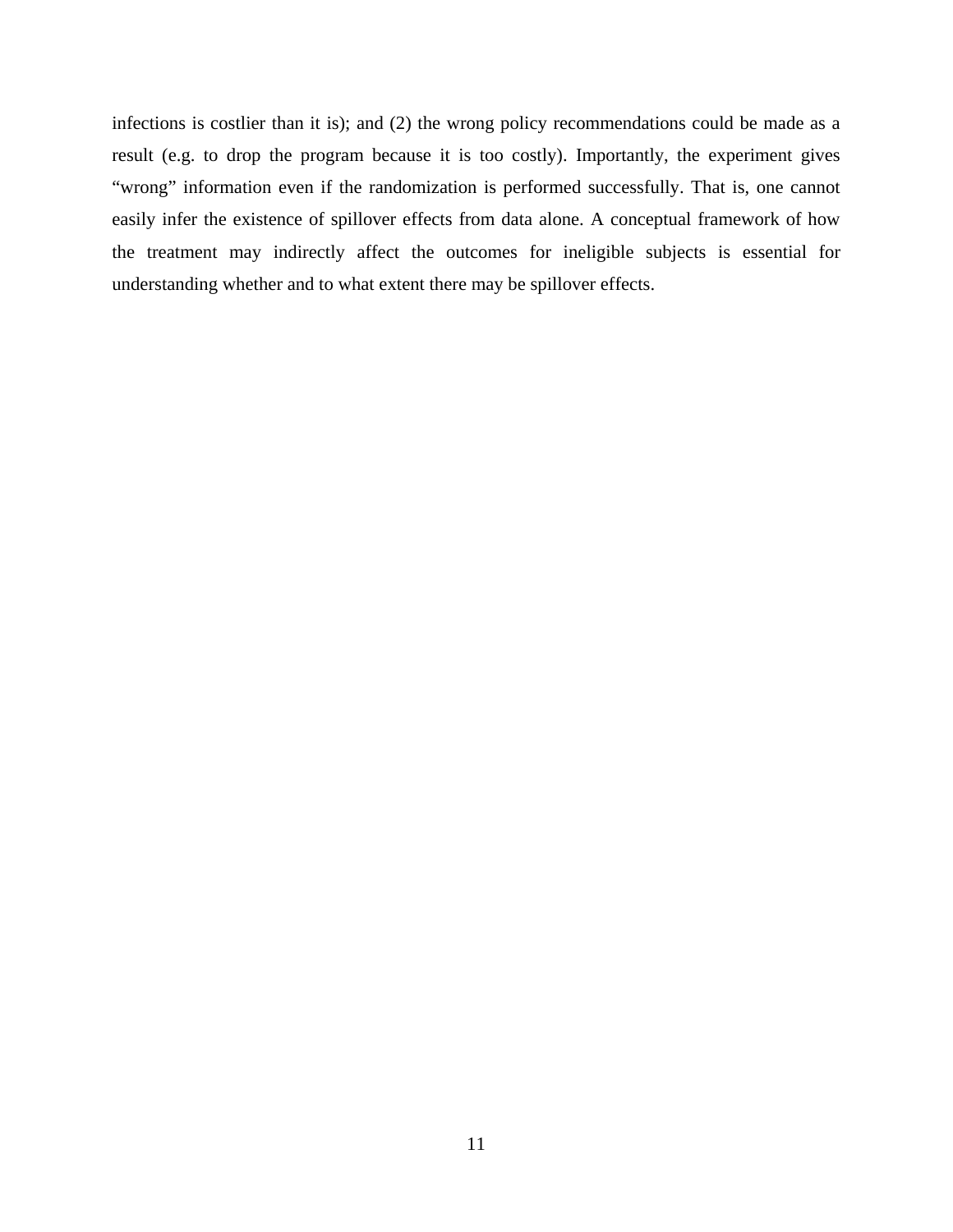#### 4B**4. Experimental Design**

Experimental designs for program evaluations that fail to consider spillover effects may, if the randomization is within the local economy, provide incorrect estimates of the average treatment effect on eligibles and miss potential important indirect effects. Given this is the case one should use a different experimental design in the presence of spillover effects.

The key insight is that, rather than randomizing *within* separate local economies, one should randomize *between* them<sup>5</sup>. For example, consider the case of the deworming drug. If one believes the main indirect effects of the drug occur at the school level, then it is important to ensure the experiment is executed comparing pupils that attend different schools, rather than pupils that attend the same school. While this is the basic insight, different types of experimental designs are possible, and different types of data may be collected, depending on the evaluator's goal, time, and budget.

#### 9B*4.1 Measuring ATEs: basic randomization*

 $\overline{a}$ 

The simplest experimental design in the presence of spillover effects consists of using the local economy, rather than the individual subject, as the randomization unit. In the example considered, it consists of selecting a sample of schools and randomly assigning two subsets to the treatment and control groups ( $T = 1$  and  $T = 0$ ).

If the goal of the evaluation is to measure the effect of the treatment on eligible subjects, then one could simply treat all subjects in the treatment group and none of the subjects in the control group. This would mean giving the deworming drug to all pupils at the treatment schools. In this design, therefore, all pupils are eligible  $(E=1)$  but only the ones attending the randomly selected group of treatment schools are actually offered the treatment. The school randomization ensures all individual and school characteristics have the same distribution in the two groups. That is, there is no systematic difference between the observable and unobservable characteristics of treatment and control schools, or between treatment and control pupils. In addition, this design ensures there are no spillover effects, as long as it is true that these effects

<sup>&</sup>lt;sup>5</sup>Here we are abstracting from some practical considerations which might indicate that randomization at the local economy level is not the best way to go. For example, there might be cases, such as small pilot studies, in which one is left with only a very few local economies (localities, neighborhoods, etc.) between which to randomize. In this case, randomization between localities might not create a good counterfactual, that is control localities will not necessarily be comparable to treatment localities because samples are too small.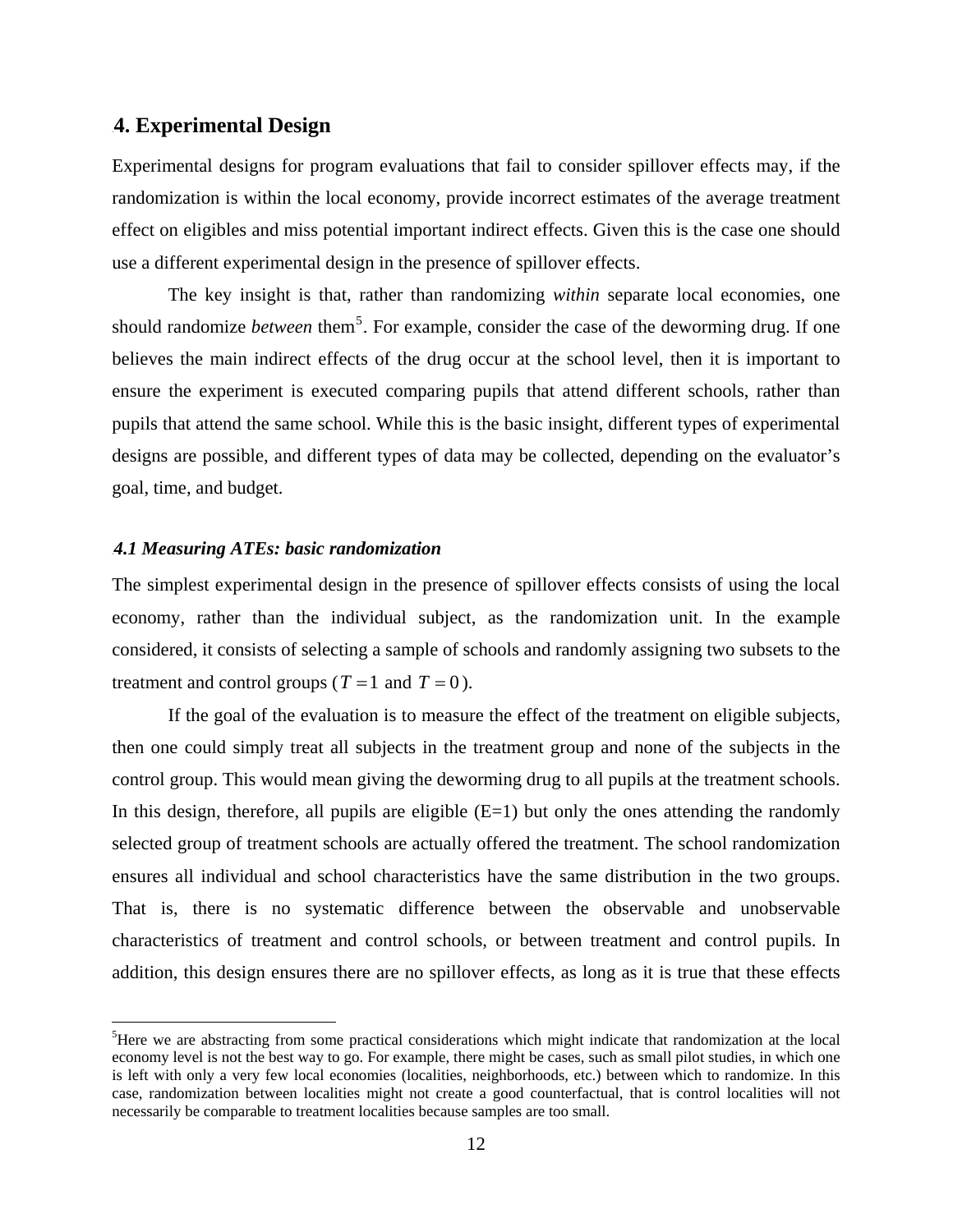exist only at the hypothesized level, such as within the school but not across different schools. In other words, the effect of providing deworming drugs to pupils in the treatment schools has no effect on pupils who attend control schools. These two assumptions enable one to evaluate the average effect of the treatment on eligible subjects by comparing the average observed outcomes of pupils in the two sets of schools:

$$
ATE = E(Y_1 - Y_0 | T = 1, E = 1) = E(Y | T = 1) - E(Y | T = 0)
$$

We suppressed the condition that  $E=1$  because in this design there is no further grouping of students into eligible and ineligible.

#### 10B*4.2 Measuring ATEs and ITEs: double randomization*

If one's goal is simply to evaluate the benefit of the treatment on eligible subjects, the above design is adequate. However, by using this design one runs the risk of missing out on valuable information.

First, one may still underestimate the broader effect of the program by failing to measure its effect on ineligible subjects who are in contact with the eligibles. Whether this is an actual issue or not depends on the program specifics. For example, if the policy in question is whether to treat all pupils in all schools in a given country, school attendance is high, and only school-age children have high infection rates, then there are probably no spillover effects. On the other hand, suppose enrollment rates were low. Then it would be possible that the siblings of children going to school also indirectly benefited from their relatives being given the deworming drug, but the above experimental design would not let the evaluator estimate the possible magnitude of such effects.

Second, we may fail to understand the mechanisms that make treatment successful for ineligible subjects.

A type of experimental design that allows one to measure the effect of the treatment on both eligible and ineligible subjects is a "double randomization". The first randomization is the same as before: randomly assign "units" (e.g. schools) to treatment  $(T=1)$  and control  $(T=0)$ groups. Then, offer the treatment only to a randomly selected group of subjects  $(E=1)$  in the treatment units and not to the remaining students in the treatment schools ( $E = 0$ ). In this case one would split the pupils in the treatment schools into two randomly selected groups. There are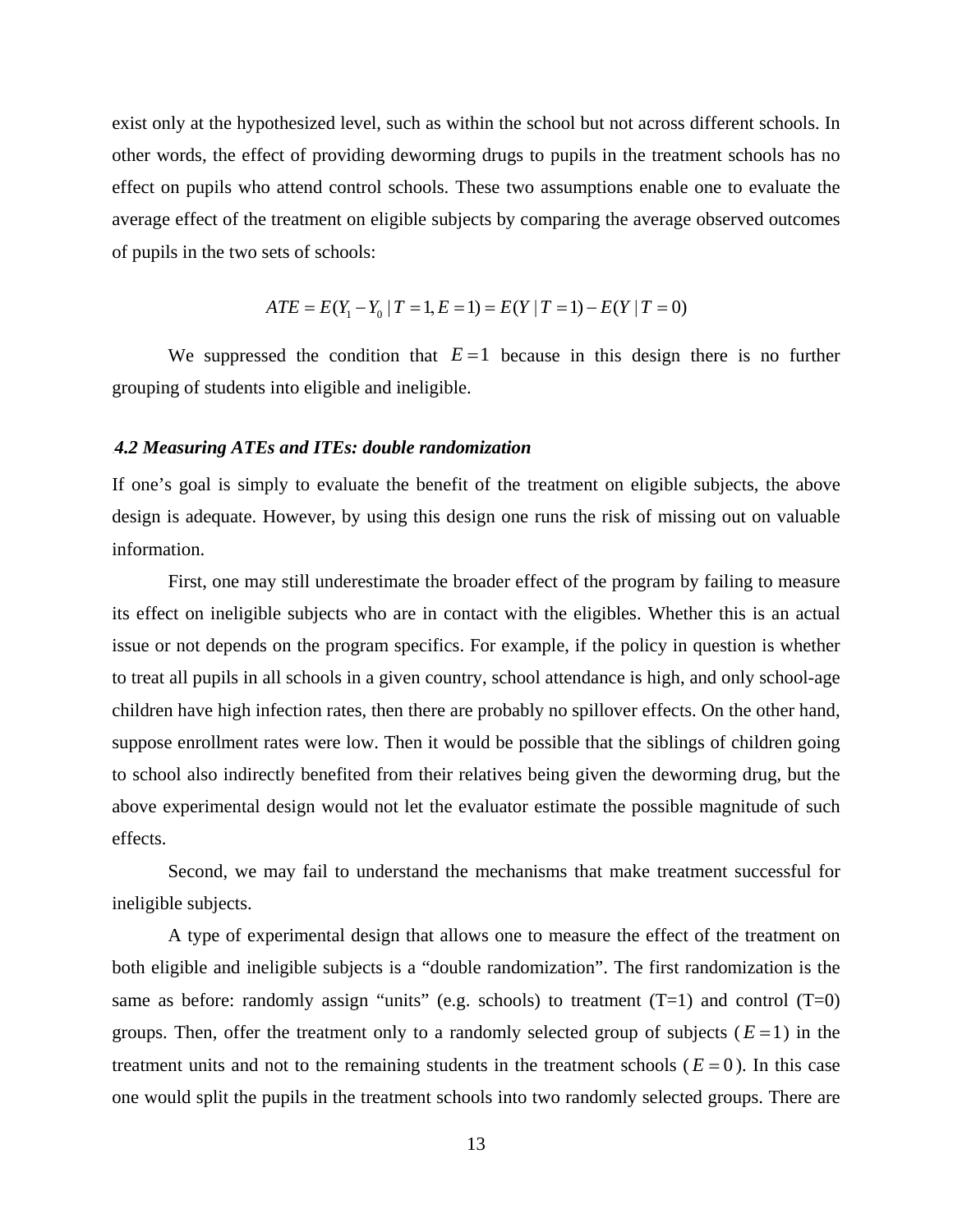thus three distinct groups, defined by treatment and eligibility: eligible and ineligible subjects in treatment units and subjects in control units. If the two randomizations are effective, these three groups are identical ex ante, that is their characteristics do not systematically differ. The three groups are different ex post. The eligible subjects in treatment units receive the treatment; the ineligible subjects in treatment units are indirectly affected by the treatment; if the spillover effects occur only within unit, the average outcome of pupils in control units is equivalent to the average outcome in treatment schools in the absence of the treatment. Thus, the presence of these distinct groups enables one to estimate two different parameters, the ATE and the ITE:

$$
ATE = E(Y_1 - Y_0 | T = 1, E = 1) = E(Y | T = 1, E = 1) - E(Y | T = 0)
$$
  
ITE = E(Y\_1 - Y\_0 | T = 1, E = 0) = E(Y | T = 1, E = 0) - E(Y | T = 0)

Since the grouping into eligible and ineligible subjects is randomly assigned, the evaluator does not need to form these groups in control units. This is why the second conditional expectation is the same for both the ATE and ITE.

The key assumptions under which these comparisons identify the two average treatment effects are the same as above. First, that the two randomizations "work," i.e. that there are no *exante* systematic differences in the characteristics of the three groups of subjects. Second, that any spillover effect of the treatment does not go beyond the unit boundary.

Going back to the example of the deworming drug, we could now measure the "true" treatment effects on eligible and ineligible subjects. The infection rates in the control school (80%) are the same as those in the treatment schools in the absence of deworming. The infection rates in treatment schools after half the pupils are randomly offered the deworming drugs are 10% for eligible and 60% for ineligible pupils. The estimated ATE and ITE are  $ATE = 10\% - 80\% = -70$  percentage points;  $ITE = 60\% - 80\% = -20$  percentage points.

#### 11B*4.3 A different design*

In many interventions, eligibility for the program within the unit is decided on the basis of predetermined criteria (i.e. poverty score), meaning that randomization within the unit cannot be performed in these settings. However, in this case it is still possible to measure the spillover effects of the treatment on ineligible subjects living (or studying, working, etc.) in treatment units. The only difference in the experimental design is that the second step has some nonrandom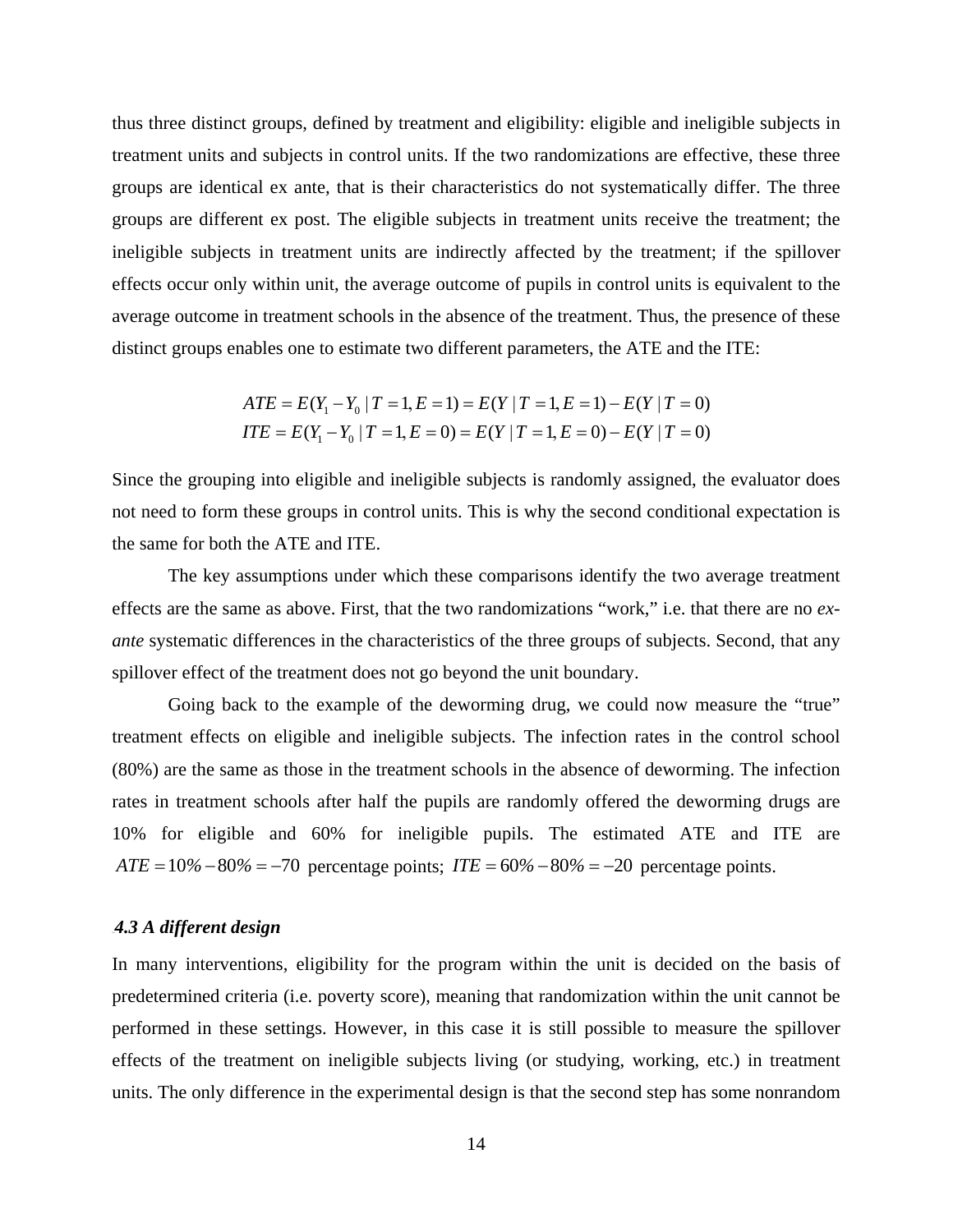assignment.<sup>6</sup> There are now four distinct groups, depending on unit type and eligibility type: eligible subjects ( $E=1$ ) in treatment (T=1) and control (T=0) units and ineligible subjects ( $E=0$ ) in treatment  $(T=1)$  and control  $(T=0)$  units.

Treating the eligible subjects may affect ineligible subjects' outcomes. Therefore, as long as we observe outcomes for the four groups, we can measure the treatment effect on both the eligible and the ineligible subjects:

$$
ATE = E(Y_1 - Y_0 | T = 1, E = 1) = E(Y | T = 1, E = 1) - E(Y | T = 0, E = 1)
$$
  
ITE = E(Y\_1 - Y\_0 | T = 1, E = 0) = E(Y | T = 1, E = 0) - E(Y | T = 0, E = 0)

These comparisons identify the two average treatment effects as long as: (1) the unit randomization "works," i.e. there are no *ex-ante* systematic differences in the characteristics of eligible subjects in treatment and control units and of ineligible subjects in treatment and control units; and (2) any spillover effect of the treatment is only within the treated unit.

For example, suppose one offers the deworming drug to girls only, perhaps because the donor is an agency promoting female welfare. The first step would be, as before, to randomly group schools into a treatment and control group. The second step would be to offer the drug to female students in treatment schools. The four groups are girls  $(E=1)$  and boys  $(E=0)$  in treatment  $(T=1)$  schools, and girls  $(E=1)$  and boys  $(E=0)$  in control  $(T=0)$  schools. There may be spillover effects of the deworming drug among the male students attending treatment school. Therefore, one should collect data on both female and male pupils in the two groups of schools. In this way one can measure the effect of offering the drug to girls on both girls' and boys' infection rates.

While establishing subjects' gender is relatively straightforward, in other cases determining eligibility is more complex and involves the collection of multiple variables. For example, for conditional cash transfer (CCT) programs, eligibility is determined by poverty status. In this case the evaluator needs to collect enough data to compute a continuous poverty indicator for both eligible and ineligible subjects in treatment and control units. This process of *ex-ante* data collection for eligible and ineligible subjects, as well as *ex-post* collection of information on the outcomes of interest, makes the estimation of spillover effects costlier and more time consuming.

<u>.</u>

<sup>&</sup>lt;sup>6</sup> See Appendix A.1 for more details on this point.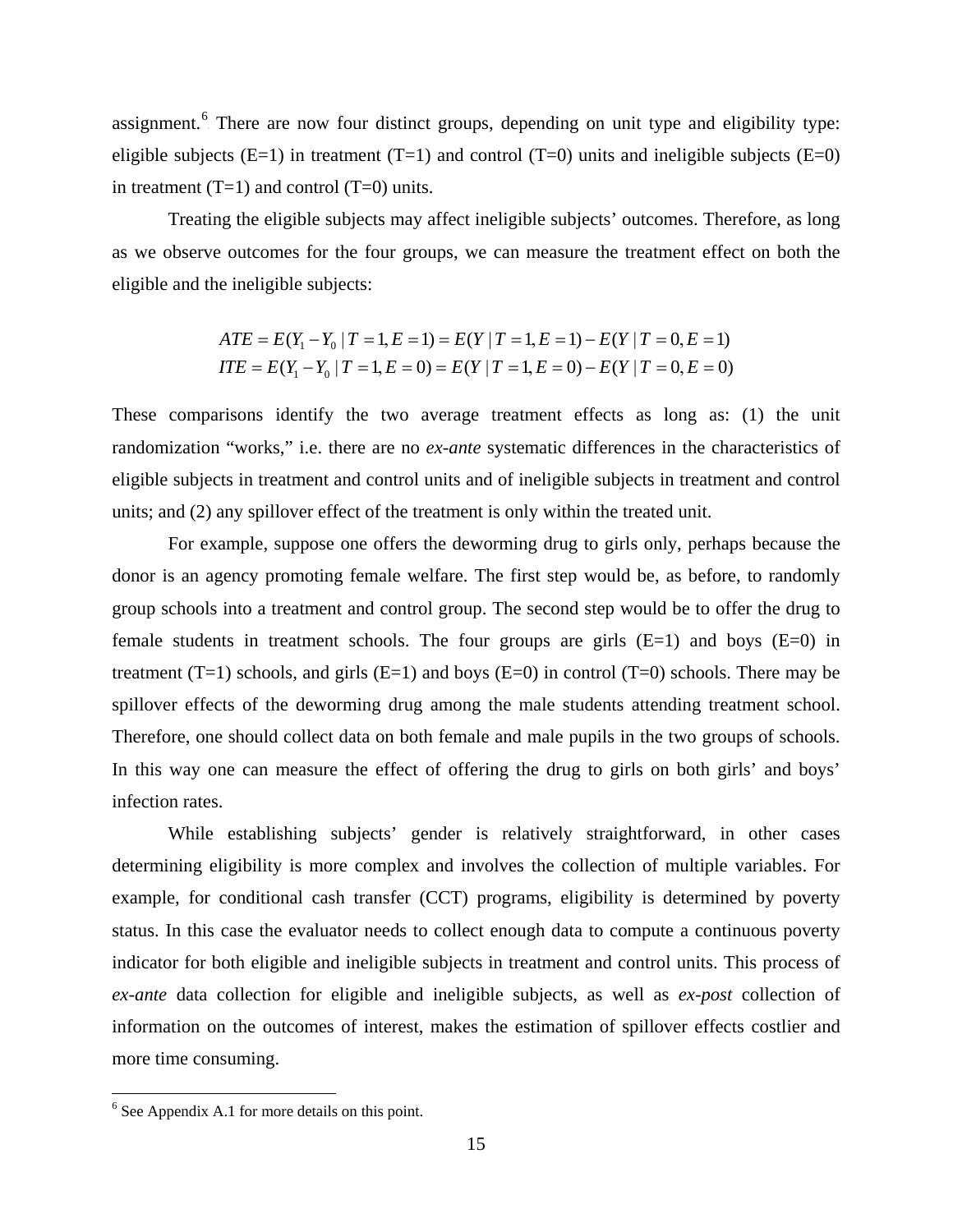#### 12B*4.4 Understanding the mechanisms*

A well-conceived evaluation design should be based on some hypothesis about whether spillovers are present and why they exist. After documenting the existence of spillover effects and measuring their magnitude, it might be useful to understand the mechanisms that generate them and, in doing so, attempt to verify the initial hypothesis. Having a clear idea of such mechanisms may help in the design of effective policies.

Understanding the causes of spillover effects almost always requires collecting more data. For example, consider the case of treating girls to a course of deworming drugs using the experimental design discussed in the previous section. Suppose that, after noticing that infection rates among boys is also lower because of the treatment, the evaluator wants to understand whether this is caused by a reduction in contaminated fecal matter or by a change in basic health behavior, such as washing one's hands. In that case, one would need to collect data on these two additional variables, measuring the contamination rates and the frequency of hand washing. If one were to find that hand-washing frequency does not differ between boys in treatment and control schools, but the level of fecal contamination is lower in treatment schools, this would suggest this latter channel is probably the main cause of the effect.

In this specific example, the additional evidence is at most suggestive. If one wanted to compare the benefits of basic health education versus deworming drugs and the interaction of the two treatments, the ideal experimental setting would be one in which there were four random groups of schools. Girls in these four groups would receive respectively: (1) the drug only, (2) the health education only, (3) both the drug and the health education, and (4) neither. Comparing girls' infection rates in each of the first three groups with the fourth would provide estimates of the effect of each of the three treatments on eligible pupils, while the comparison for boys would provide estimates of the effect of each of the three treatments on the eligible pupils.

Having a clear idea of what is behind the spillover effects can also lead to a better understanding of what ATE and ITE are really capturing, especially in those cases in which different types of spillover effects are coupled with a general equilibrium effect. For example, an intervention which endows a certain group within the local economy with more resources might have both a spillover effect in terms of sharing of resources between treated and untreated subjects (interaction effect) and a general effect on the local economy prices (general equilibrium effect). The setup for estimating the spillover effect will not change, although knowledge that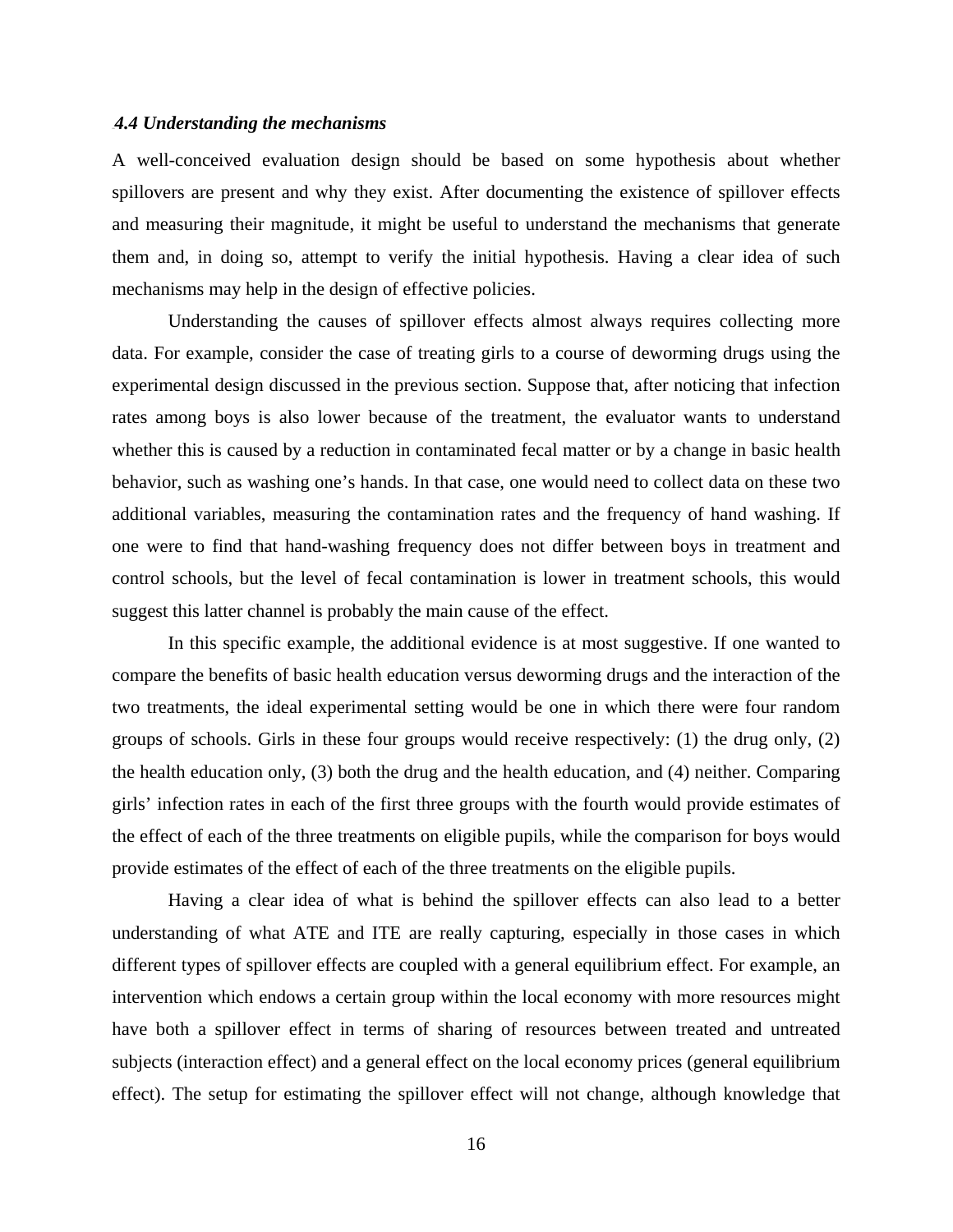there is more than one mechanism behind the spillover will help to correctly interpret the estimated ATE and ITE. In this case the ATE would be the sum of the direct effect and the general equilibrium effect and the ITE would be the sum of the indirect (interaction) effect and the general equilibrium effect.

#### 13B*4.5 Important considerations*

As discussed above, the key assumptions for the identification and estimation of treatment effects are that (1) the distribution of characteristics of subjects in treatment and control groups is *ex-ante* identical; and (2) any spillover effect of the treatment to ineligible subjects is circumscribed to the "local economy," the unit of the initial randomization.

Neither of these assumptions is directly testable. However, while one may obtain indirect evidence that the randomization "worked" by comparing the means or the distribution of characteristics of subjects in the treatment and control groups, it is often hard to test whether there are no spillover effects between two randomized units. It is therefore extremely important to have a good understanding of how local markets and institutions work before designing the experiment.

 Knowledge of the local economy is crucial for a successful experimental design. For example, in understanding at what level the deworming drug externalities may operate, knowledge of sanitary habits and facilities in the school and at home is essential. Suppose schools had high-quality sanitary facilities and monitored pupils' hand-washing, while houses had low-quality facilities. In this case, the risk of contact with contaminated feces may be higher at home than at school. Therefore, it is possible that the siblings, rather than the classmates of treated children, may benefit indirectly from the treatment. In this case, a double randomization at the school level may detect no spillover effect although the drug has actually caused a reduction in the infection rates of treated children's siblings.

In sum, a "theory" regarding what may cause the spillover effects, and knowledge of the local social and economic features and interactions, are both essential to increasing confidence in the experimental design's suitability to control for or measure spillover effects.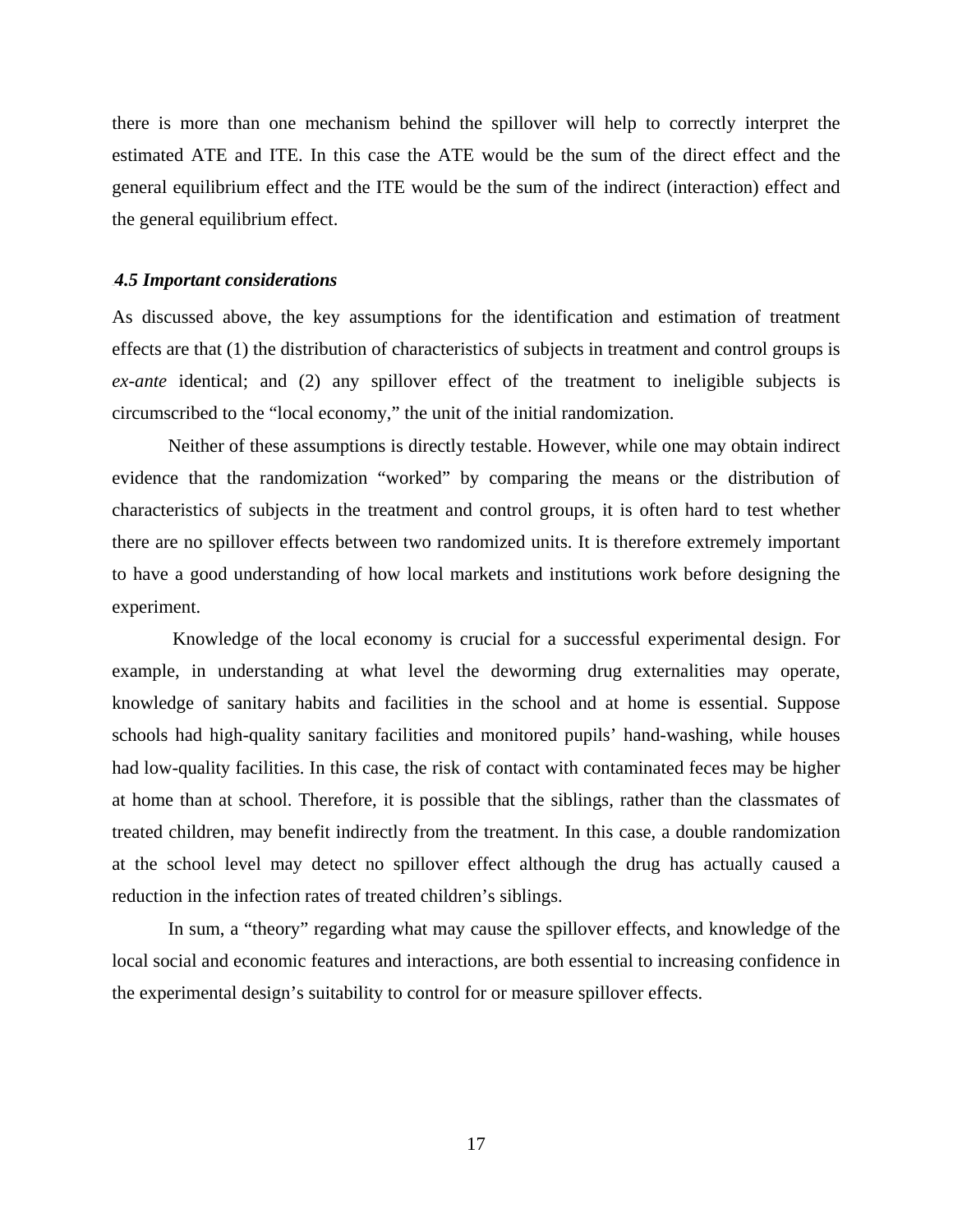#### **5. Spillover Effects in Non-Experimental Designs**

As argued in several parts of this paper the experimental design is the most valid way to estimate the direct and indirect (spillovers) impact of an intervention. However, in many cases an experimental design may not be a viable option, typically because of budgetary or ethical reasons. In what follows we focus on how to correctly estimate spillover effects with nonexperimental evaluation designs.

A quite general definition would label nonexperimental designs as those approaches which try to estimate the impact of a program when the assignment to the treatment group was not based on randomization (or experiment). Without randomization, the main challenge in terms of the evaluation design is to find a group (defined as the "comparison group"<sup>7</sup>) which can be compared to the treatment group. In the case of the presence of spillover effects, an added complication is that comparison groups also have to be found for the groups of those who effectively receive the program and those who do not; nonetheless a valid evaluation of direct and indirect effects of an intervention can still be performed as long as the evaluation design takes this into account from the very initial stages.

We follow here the same setting as above, that is we have an intervention which is offered only to a subgroup of subjects  $(E=1)$  living in the treatment units  $(T=1)$  where the program is active. However, here the assignment of a unit (locality, municipality, etc.) to treatment and the assignment of subjects to the program in treatment units are not random (that is, eligibility is decided according to some criterion, for example a poverty score). This means that, on the one hand a sample of non treatment units  $(T=0)$  would not necessarily be comparable to a sample of treatment areas; on the other hand, the group of subjects participating in the program  $(E=0)$  cannot be directly compared to those who are not eligible  $(E=1)$  as many observable and unobservable characteristics might differ. There are several nonexperimental methods which, under some assumptions, can estimate the program's impacts in this case.

One initial consideration, which would apply to all nonexperimental methods discussed here, refers to the data requirements for the estimation of spillover effects. Suppose we want to estimate the direct impact of the program by simply comparing those who receive the intervention  $(E=1)$  and those who do not  $(E=0)$  with both groups living in treatment localities

 $7$ In experimental designs we used the terminology "control group" but in nonexperimental designs it is more correct to speak about a "comparison group" in order to stress the fact that this group, which can be compared to the treatment group, was not selected by a random assignment.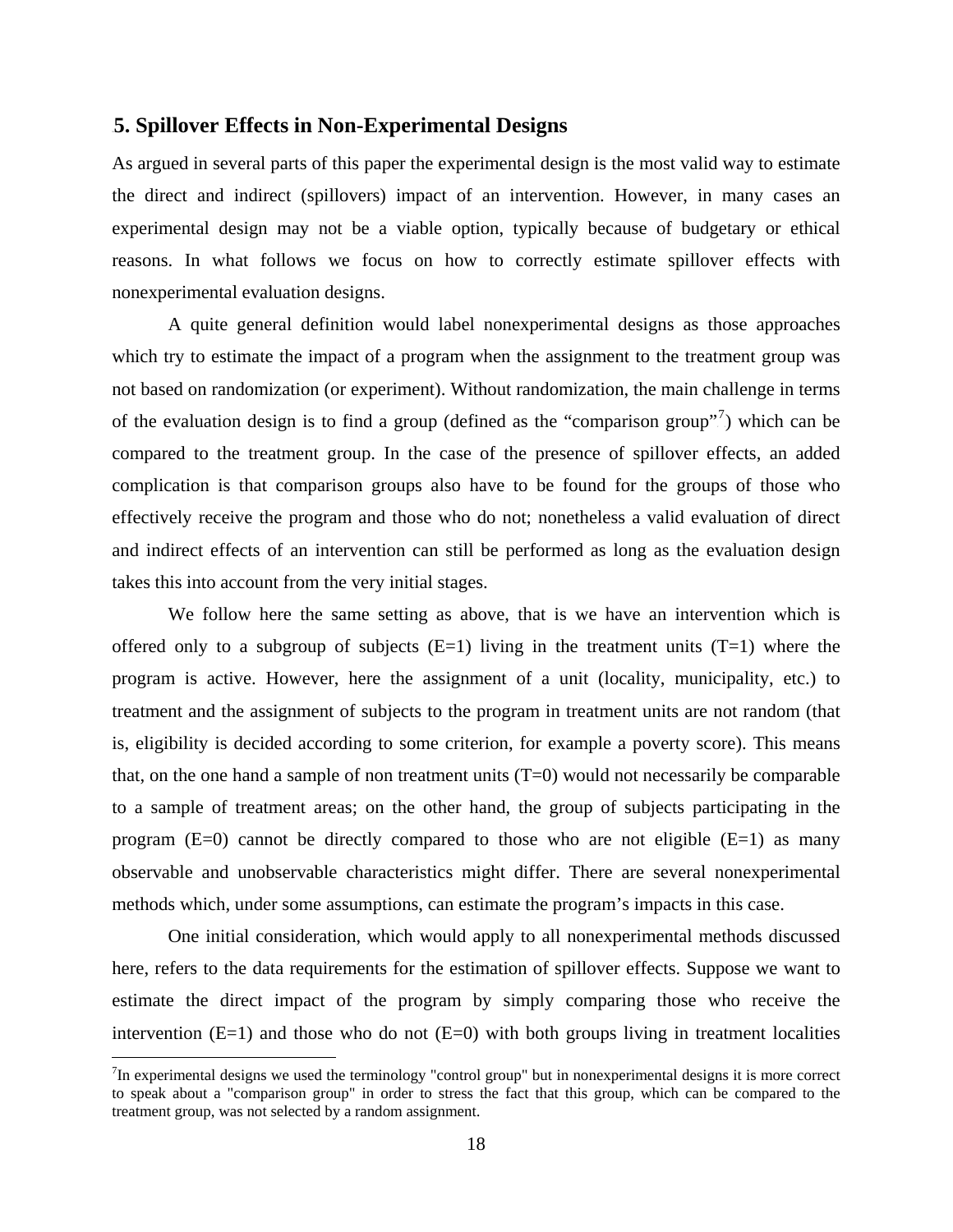(T=1). As discussed above these two groups are not immediately comparable but several econometric methods, which will be discussed below, can be used to control for these differences. While this simple comparison would estimate the direct impact of the program with minimal data requirements, it must be noted that it has two major drawbacks if spillover effects are present. First, the estimated impact would be biased by the fact that those who do not receive the intervention but live in treatment localities  $(E=0,T=1)$  likewise are affected by the program (through the spillover effect). For example, if the program has a positive impact on some relevant outcomes the difference between the  $E=1$  and  $E=0$  groups, both in  $T=1$ , is likely to be smaller than the "true" impact because the outcome of the E=0 group is affected by the positive spillover effect. The second drawback is that this simple strategy would not allow one to estimate the spillover effect because a comparison group for the  $(E=0,T=1)$  group—which is the group affected by the spillover—is not available.

In order to estimate spillover effects more data is needed: in our setting we would require samples of four different groups: eligibles in treatment units  $(T=1, E=1)$ , eligibles in comparison units  $(T=0, E=1)$ , ineligibles in treatment units  $(T=1, E=0)$  and ineligibles in comparison areas (T=0, E=0). Typically, areas which were not included in the program are those that can be used for the comparison groups. The complication in a nonexperimental setting is that these areas are by construction different from treatment areas: for instance, if the treatment units are chosen as those localities which are poorer, then those who are left out  $(T=0)$  are by definition "less poor" than those who are in  $(T=1)$ .

One first nonexperimental design is to employ a propensity score matching (PSM) approach<sup>8</sup>. The basic assumption with this method is that one can find a set of observable characteristics which can be used to "match" the treatment groups with the comparison groups so as to make them comparable. In practice, a model in which participation in the program is explained by many pretreatment characteristics is estimated (with a probit or a logit regression) and then predictions of this estimation are used to create a score (the propensity score) from 0 to 1 (which can be thought of as the probability of participating in the program) which is assigned to each subject (individuals, households, localities, etc.). The idea is that then one can compare units which are "close" to each other in terms of the propensity score.

<sup>&</sup>lt;sup>8</sup>In another paper in the Impact Evaluation Guideline series Hendrick, Maffioli, and Vazquez (2010) give a much more detailed treatment of PSM. See also Caliendo and Kopeining (2008).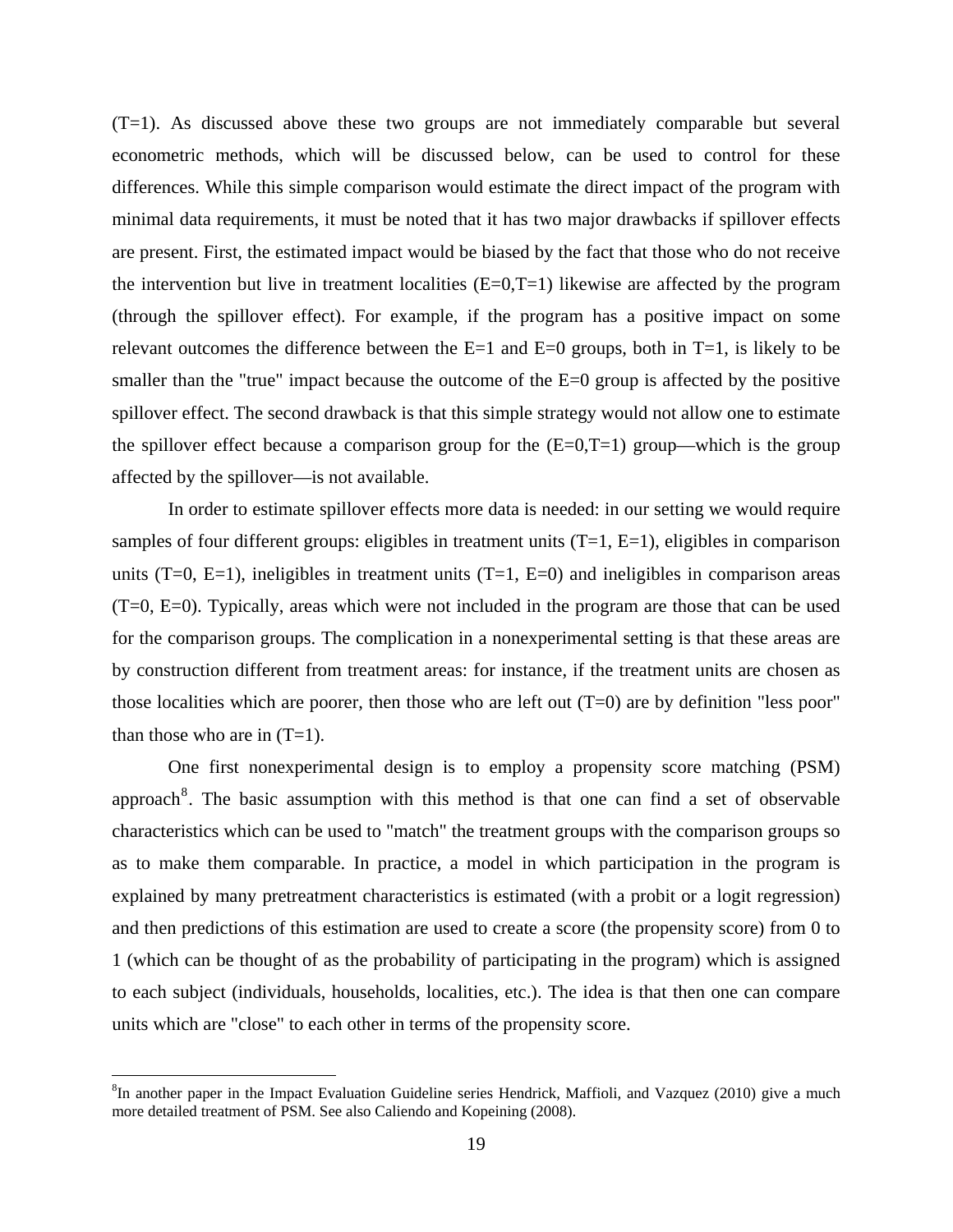Following the example above, while treatment  $(T=1)$  and comparison  $(T=0)$  areas are different by definition, this would not prevent one from finding households within  $T=1$  which are comparable (i.e. with a similar propensity score) to households in T=0, before the intervention takes place. Intuitively, a PSM approach estimates the program's impact comparing units which have been made "more comparable" because they are matched on the basis of the propensity score. The main difference between this method and a simple linear regression is that the PSM only imposes minimal parametric restrictions. One strong assumption behind PSM is that the observable characteristics which are used to estimate the propensity score explain all the differences between the treatment and comparison group before the intervention. Obviously, this assumption fails if there other observable characteristics which explain these differences but that were not included in the model, or if there are unobservable characteristics which explain the differences.

In our setting, we can estimate the ATE matching those who participate in the program  $(E=1)$  in treatment areas  $(T=1)$  with those who were eligible to participate  $(E=1)$  in comparison areas  $(T=0)$  and the ITE matching those who were not eligible for the program  $(E=0)$  living in treatment areas (T=1) with those not eligible  $(E=0)$  in comparison areas (T=0). Note that in the following equations  $P(X)$  is the propensity score:

$$
ATE = E(Y_1 - Y_0 | T = 1, E = 1, P(X)) = E(Y | T = 1, E = 1, P(X)) - E(Y | T = 0, E = 1, P(X))
$$
  
ITE = E(Y\_1 - Y\_0 | T = 1, E = 0, P(X)) = E(Y | T = 1, E = 0, P(X)) - E(Y | T = 0, E = 0, P(X))

Here, in the absence of randomization, the assumption is that we can estimate ATE and ITE because we are matching treatment and comparison areas on the basis of the propensity score,  $P(X)$ .

While the PSM is a powerful nonexperimental approach which can estimate the program's impacts in a relatively straightforward manner, it is based on quite stringent assumptions and it requires a large amount of data (large samples of pre and postintervention treatment and comparison groups). A different method which is valid under less strict assumptions and may require less data is a regression discontinuity (RD) approach<sup>9</sup>. The basic assumption behind RD is that typically programs are assigned on the basis of some score (e.g. a

1

<sup>&</sup>lt;sup>9</sup>A detailed treatment of regression discontinuity is in another paper in the Impact Evaluation Guidelines series, by Chay, Ibarraran, and Villa (2010). See also Lee and Lemieux (2009).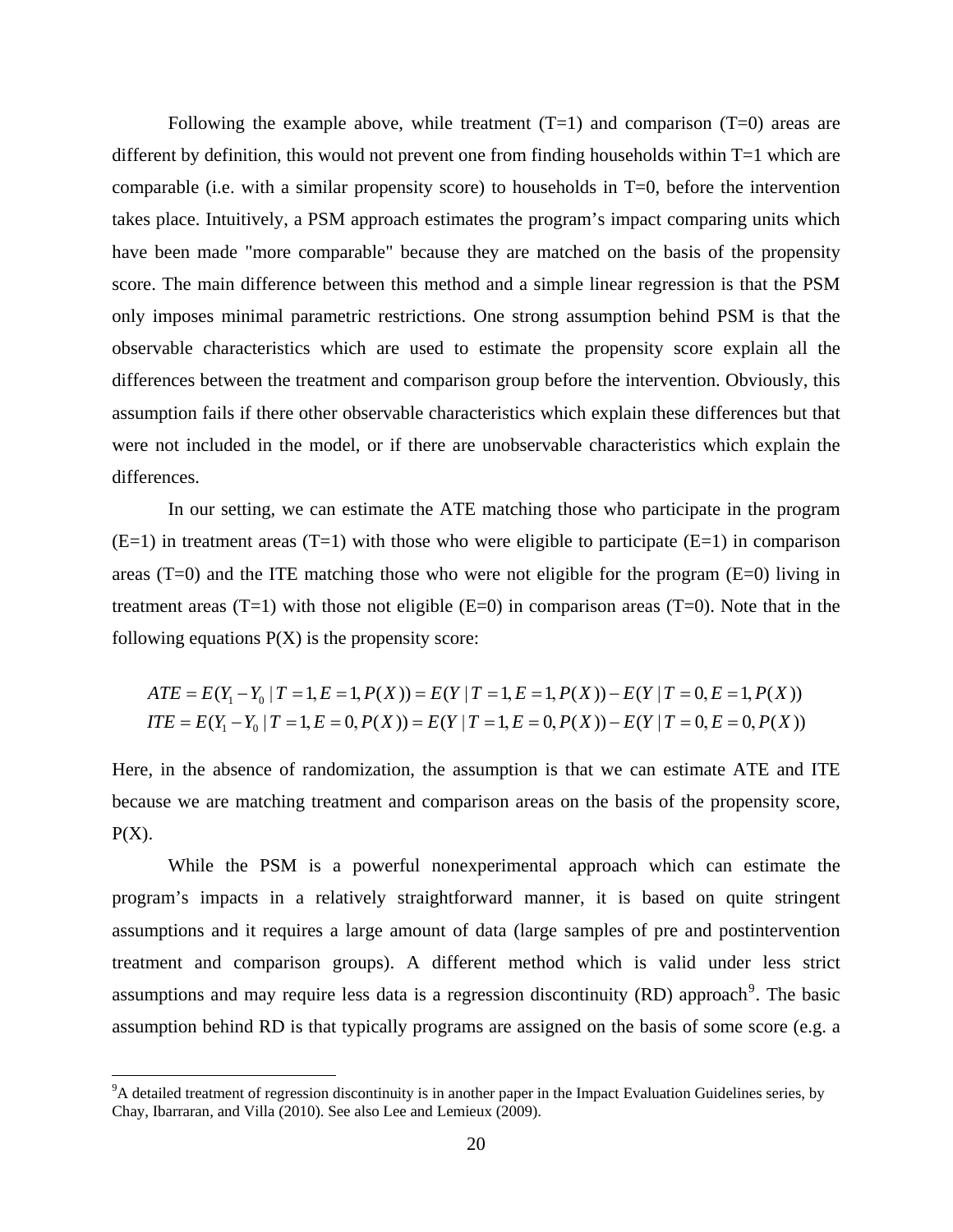poverty score or a credit score) and there is a cutoff point above which units (individuals, households, localities, etc.) are eligible for the program and below which they are not. Intuitively, units which are just above this cutoff would not differ greatly from units which are just below the cutoff, with the only difference being eligibility for the program. An RD approach exploits this assumption and it assumes that in small enough intervals around the cutoff point, units do not differ in terms of observable or unobservable characteristics.

The following example shows how RD can work. We have been assuming that assignment of areas to treatment is done in a nonrandom way; in most cases this type of targeting implies that "poorer", or in general "needier", areas are included in the program. Typically, characteristics related to the relevant targeting objectives are used to compute a score which is then employed to rank the areas. A cutoff point is then chosen<sup>10</sup> and only areas which have a score below (or above  $1$ <sup>1</sup>) this cutoff will be included in the program. In our setting RD can be employed both for estimating the ATE and the ITE. The idea would be to use only areas which are just above and just below the cutoff point under the assumption that these areas have both comparable observable characteristics and, most importantly, comparable unobservable characteristics. Straightforwardly, the only important difference between these areas is that those just above the cutoff  $(T=1)$  receive the program and those below do not  $(T=0)$ . We can write:

$$
ATE = E(Y_1 - Y_0 | T = 1, E = 1, P(X)) =
$$
  
=  $E(Y | T = 1, E = 1, "just above the cut off") +$   
 $-E(Y | T = 0, E = 1, "just below the cut off")$   

$$
ITE = E(Y_1 - Y_0 | T = 1, E = 0, P(X)) =
$$
  
=  $E(Y | T = 1, E = 0, "just above the cut off") +$   
 $-E(Y | T = 0, E = 0, "just below the cut off")$ 

1

 $10$ The cutoff point is often chosen according to criteria which are related to the program budget. For example, if only a certain number of localities can be included due to budgetary restrictions, then the cutoff point can be chosen accordingly.

<sup>&</sup>lt;sup>11</sup>Inclusion of below or above the cutoff areas depends on the definition of the score. For example, if a higher value score means that the areas are poorer and the program wants to include poorer areas, then only areas above the cutoff will be included.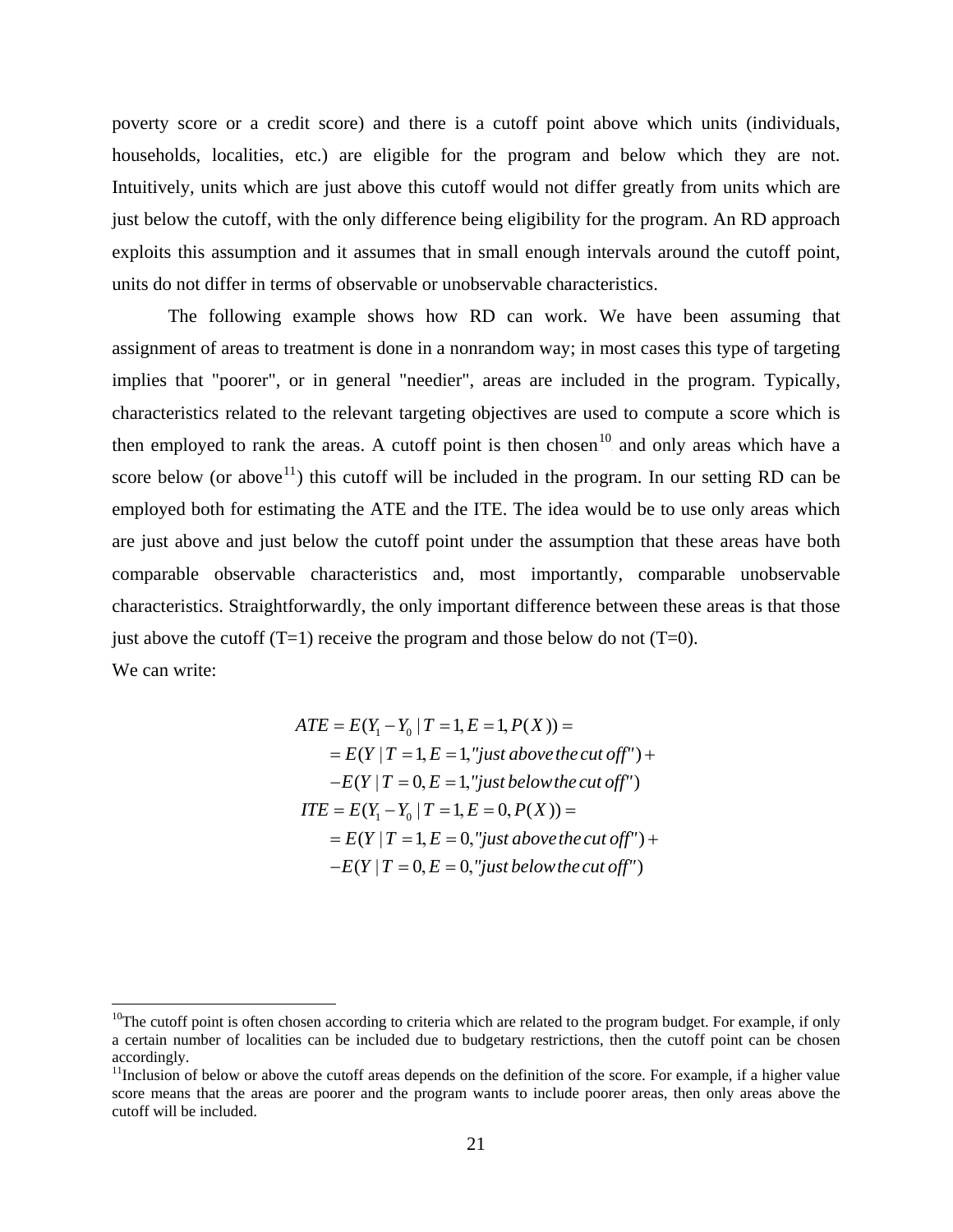RD has two important strengths: it requires a smaller amount of data $12$  and it estimates the impact in a very convincing way as it controls both for observable and unobservable characteristics. On the other hand, results from an RD estimation only represent a specific sample, that is units around the cutoff point, but not necessarily the general population of interest. We say that RD has a strong internal validity but weak external validity. In our setting, this would mean that RD is a powerful way to estimate the direct and indirect impact on the areas around the cutoff point (high internal validity) but this result cannot be easily extended to the other areas which are farther from the cutoff point (low external validity). This is even truer if there are reasons to believe that areas around the cutoff are different from areas far from the cutoff point. This would be the case in our example, as areas just above the cutoff  $(T=1)$  are those units which are only marginally poor and the other areas, substantially above the cutoff, are by definition poorer.

Another method which could be used to estimate the direct and indirect effects of a program is an instrumental variables (IV) approach<sup>13</sup>. Typically, any nonrandom assignment to a program creates a bias. For instance, program administrators of a health intervention may assign localities to a program because those areas are better equipped to provide the health packages. The comparison of localities with and without the program would then be biased by definition since one would be comparing groups which are constructed differently. The impact of any relevant outcome would then be a sum of the "true" impact and this bias. One could control for some of these differences, including many observed characteristics in the model, but in practice the choice of inclusion into the program would be based on criteria that were not necessarily observable, such as convenience or political, logistic, or budgetary considerations.

The IV approach tries to mitigate this bias by mean of another variable (an instrument, Z) which is correlated with the assignment to treatment variable (T) but is not affected by the bias above. For example, if we want to study the impact on screening for breast cancer of the same health intervention as in the example above, we could just compare groups based on the original nonrandom assignment  $(T=1 \text{ vs. } T=0)$  and we might find a big positive impact. This impact would not be very informative however, as we would not know whether women were really

 $12$ This depends on which methodology is employed. Some use only the data around the cutoff point, but some others use the whole sample and so would require the same amount of data as other nonexperimental approaches. See the references provided above for more details.

<sup>&</sup>lt;sup>13</sup>A full treatment of an IV approach can be found in Chapter four of Angrist and Pischke's book (2009).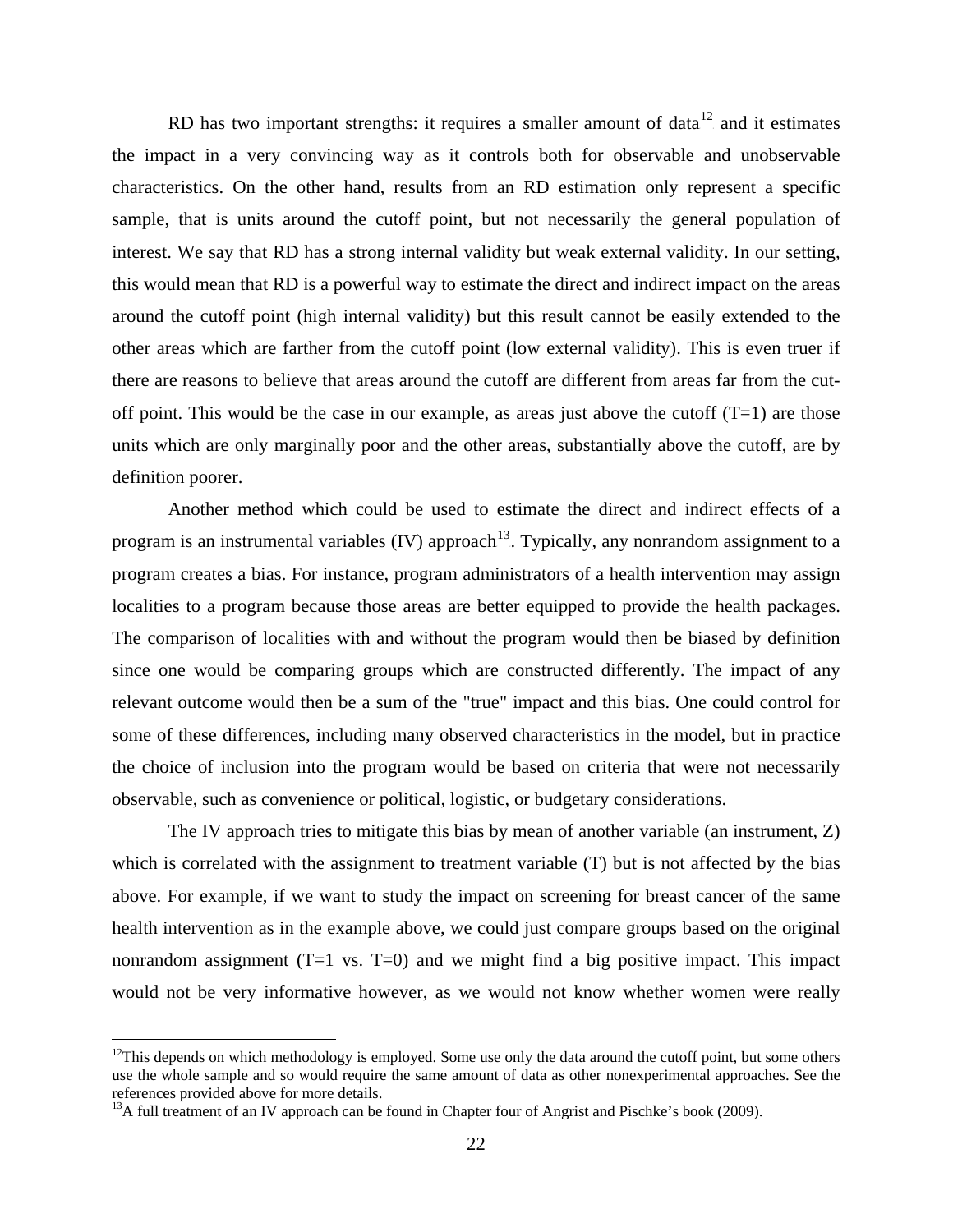screening more for breast cancer, or if the difference was just due to the difference in the characteristics of the two groups (among other things, localities with better health infrastructure (T=1) are likely to offer better screening services).

However, there might be other variables which explain the assignment to treatment but do not necessarily drive differences in screening for breast cancer, for example political affiliation of the locality leader or distance of the locality from the municipality center. While these variables can clearly drive the choice of assigning the locality to treatment, it is much less clear why they should explain differences in the rate of screening for breast cancer. In general, an ideal instrumental variable has two main characteristics: it is correlated with the treatment variable (Z is correlated with T) and the only effect it has on the relevant outcome comes from the effect it has on the treatment variable (Z does not explain screening for cervical cancer, but it only affects it because it affects T).

An IV approach exploits these variables to estimate the impact of the program $^{14}$ . In our setting we can employ an IV approach to estimate ATE and ITE as follows:

$$
ATE = E(Y_1 - Y_0 | T = 1, E = 1) = E(Y | T(Z) = 1, E = 1, X) - E(Y | T(Z) = 0, E = 1, X)
$$
  
ITE = E(Y\_1 - Y\_0 | T = 1, E = 0) = E(Y | T(Z) = 1, E = 0, X) - E(Y | T(Z) = 0, E = 0, X)

An intuitive explanation of what IV does in our setting is that it will estimate the impact of the program for those localities which have different values of T because of changes in  $Z(T|Z)=1$ vs. T[Z]=0). As in the RD case this means that the validity of the estimated impact is only specific to this group of localities and it cannot be extended to the total universe of interest (low external validity) $^{15}$ .

The issue of external validity is a major one and when applying nonexperimental methods one has to consider that, under standard assumptions, PSM would have more external validity than RD and IV.

 $14$ In practice, the most difficult part is to find valid instrumental variables. It is always possible to come up with arguments against the validity of instrumental variables, including those we are using as an example in this chapter. <sup>15</sup>Following this interpretation the estimated impacts are only local. We can call them: Local Average Treatment Effect (LATE) and Local Indirect Treatment Effect (LITE).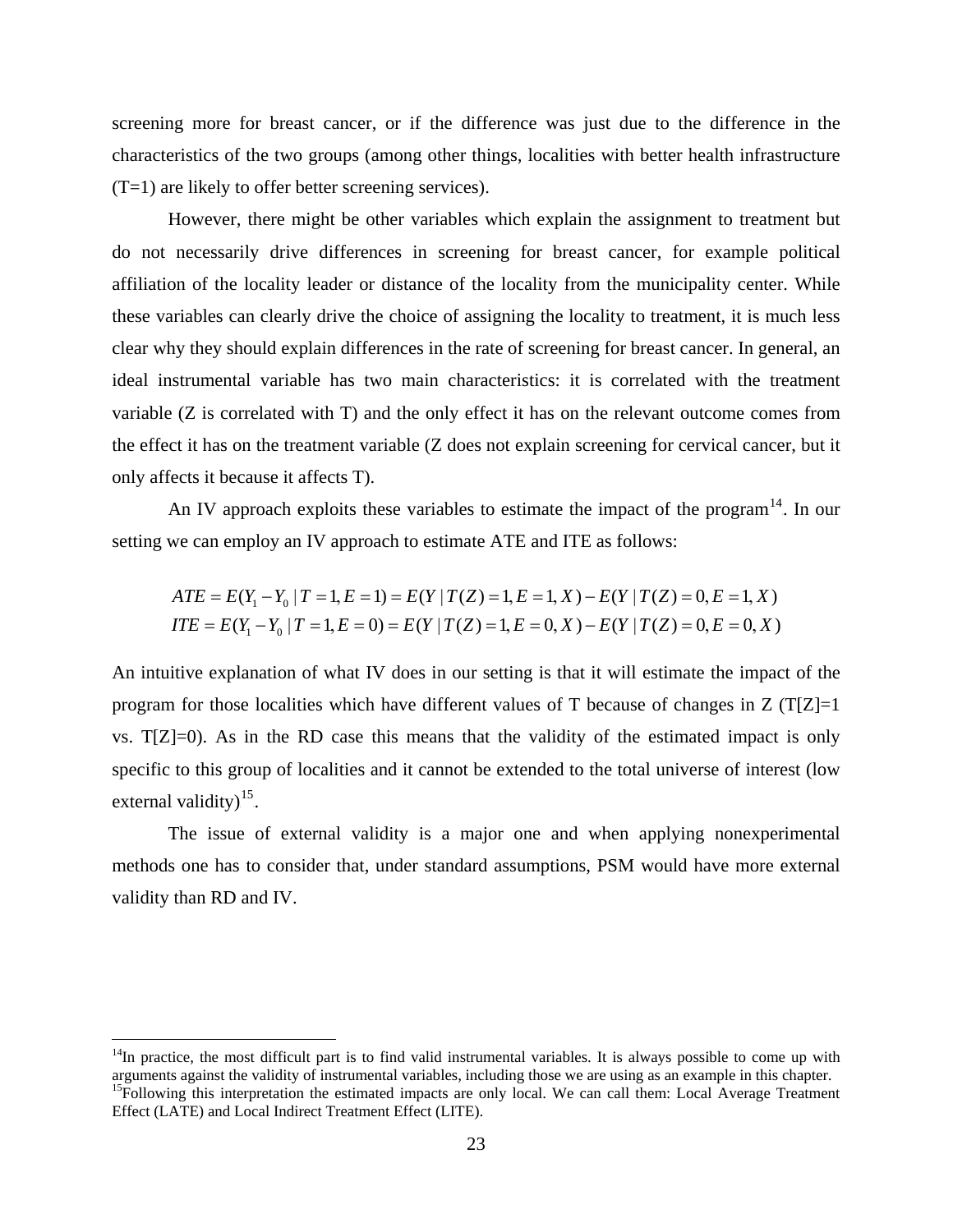#### 6B**6. An Example: PROGRESA**

Consider the case of the Mexican conditional cash transfer (CCT) program, PROGRESA.<sup>16</sup> The program's objectives are to improve education, health, and nutrition for poor households in rural Mexico. It provides cash transfers to eligible households on condition that they send their children to school, have periodic health checks, and participate in informal health and nutrition classes.

The transfers are a sizeable share of household income. The eligible households in the villages sampled for the policy evaluation receive monthly grants of about 200 *pesos* per household, which is about 143% and 100% of the average food consumption per adult for the eligible and ineligible households in control villages, respectively.

Suppose the goal of the evaluator is to measure the effect of PROGRESA on consumption. As discussed, one of the things to consider when designing the experiment is whether there may be spillover effects. To understand this, it is important to know some of the features of rural Mexico. First, the villages that the program targeted are small and marginalized (a combination of financial and geographic isolation), and the residents' income tends to be very volatile. It is conceivable that households may want to borrow money or buy insurance to ensure their consumption is stable even though their income varies over time. However, there are no formal credit or insurance institutions such as banks. Therefore, it is highly likely that these households will resort to informal activities to stabilize their consumption, consistent with the evidence that consumption is much more stable over time than income.

One such activity may be to share resources with other households in the village. Households may share assets or labor, make each other loans, or give each other gifts. Social scientists have collected abundant evidence that suggests these informal activities are common and frequent among the poor. In particular, we have reason to believe that these informal resource-sharing networks may be important also in the villages in which PROGRESA is implemented. For example, these villages have very low migration rates (in 1999, only about 5% of households had at least one member leave in the previous five years, of which 20% moved within the same village). Subsequently, about 80% of households have relatives in the same village. In these villages, groups of related households (parents' offspring and siblings, as well as more distant relations) live and work in close proximity with each other. It is therefore highly

<sup>&</sup>lt;sup>16</sup>The following discussion is a synthesis of the work by Angelucci and De Giorgi (2009).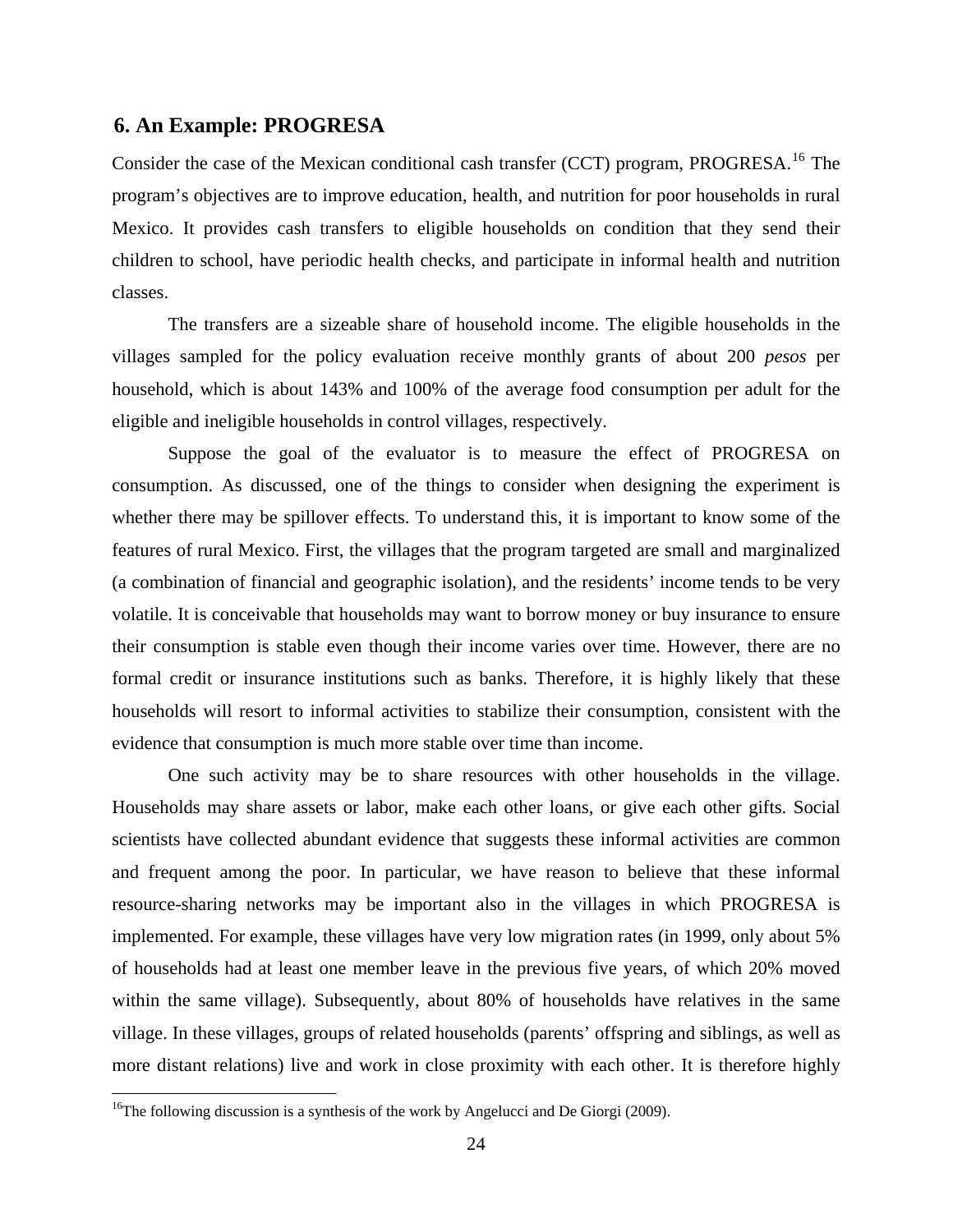likely that, when one household experiences high earnings, be it a good harvest or a government transfer, it might share part of it with its extended family.

This discussion suggests the following. First, to evaluate the effect of PROGRESA on the eligibles, one should not compare their consumption with that of ineligible households living in the same village as the eligibles, but randomly select a group of treatment and control villages, choosing eligible households in these villages (if one believes these spillover effects occur mainly at the village level), and collecting data on eligible households in both treatment and control villages. Second, to measure spillover effects one should also collect information on ineligible households living in both treatment and control villages.

The design of the experiment is exactly as described. Because of logistical constraints, the program was started in a limited number of localities and gradually expanded to cover all the targeted localities. The evaluator exploited this gradual phasing-in of the program to create the following experiment. Out of a sample of 506 villages, 320 were randomized to receive the program from May 1998. The remaining 186 villages started receiving the program from the end of 1999. A village-level census conducted before the randomization ensured there were data on all households in the 506 villages. Each household was classified into eligible and ineligible based on a poverty score computed from observable characteristics (ranging from education to assets owned, to dwelling characteristics). Thus, we have information on eligible ( $E=1$ ) and ineligible ( $E = 0$ ) households in treatment ( $T = 1$ ) and control ( $T = 0$ ) villages, as shown in Figure 1.

Importantly, there were both eligible and ineligible households in the same extended family. Thus, it is likely that a woman in a household whose income increased by 25% because of the PROGRESA grant shared some of it with her sister's household, for example. This leads to the formulation of our testable hypotheses.

• Hypothesis 1: PROGRESA increases the consumption of eligible households, that is the consumption ATE is positive:

$$
ATE^{C} = E(C_1 - C_0 | E = 1, T = 1) > 0.
$$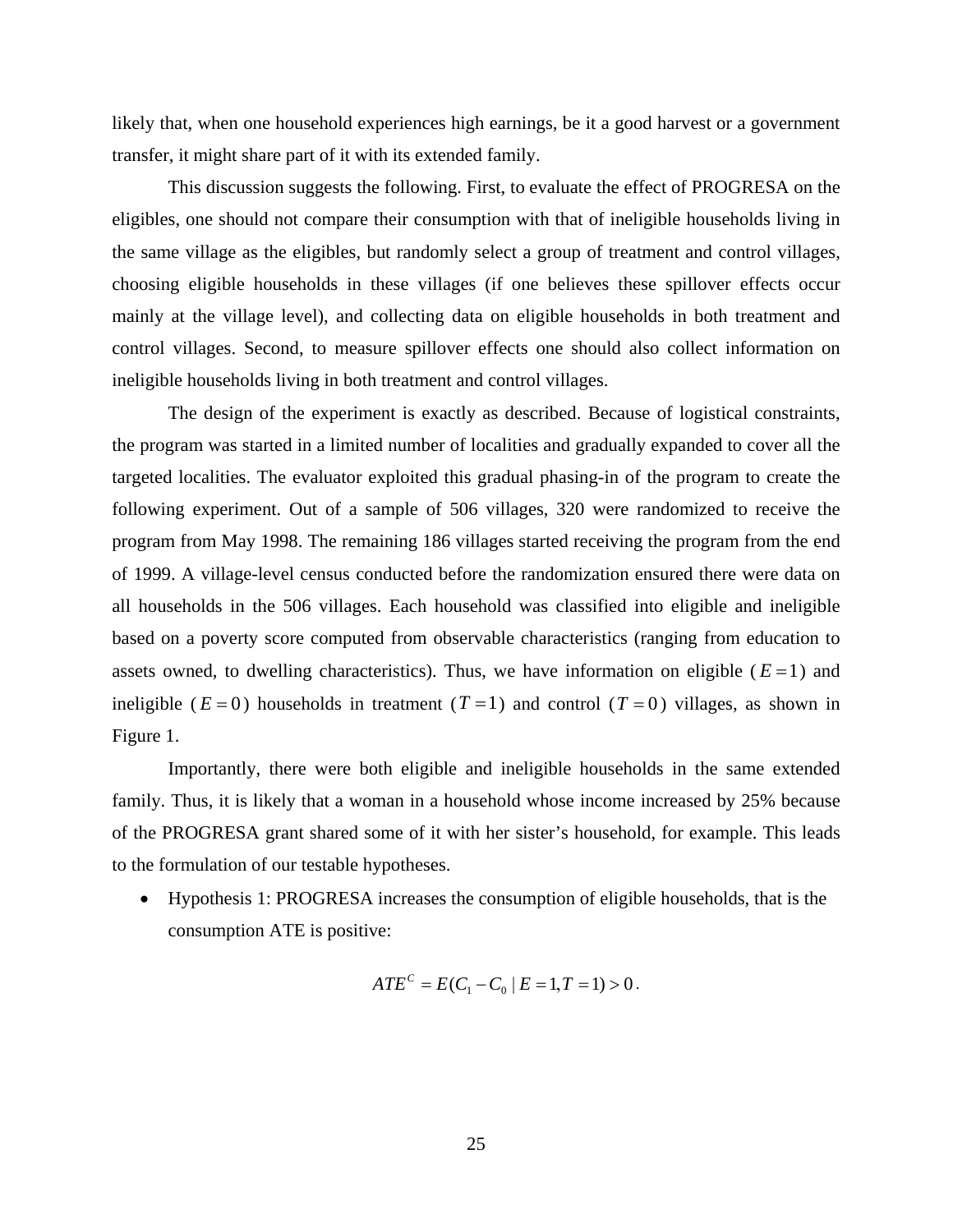• Hypothesis 2: PROGRESA has a positive indirect effect on the consumption of ineligible households, that is the consumption ITE is positive:

$$
ITE^{c} = E(C_1 - C_0 | E = 0, T = 1) > 0.
$$

Because of the experimental design, to test these hypotheses one can simply compare average consumption of eligibles and ineligibles in treatment and control villages:

$$
E(C | E = 1, T = 1) - E(C | E = 1, T = 0)
$$
  

$$
E(C | E = 0, T = 1) - E(C | E = 0, T = 0)
$$

To increase the precision of the estimates, it is common practice to estimate the above parameters using a regression, adding predetermined determinants of consumption. These are variables that affect consumption (e.g. socioeconomic characteristics), but which are not correlated with the treatment dummy because they are measured *before* the beginning of the program. That is, one can estimate the following regression, in which, as above, T indicates the treatment status and E the eligibility. The subscripts  $i$  and  $v$  refer to the household and the local economy, respectively.

$$
Y_{iv} = \alpha_0 + \alpha_1 T_v + \alpha_2 E_i + \alpha_3 T_v E_i + \alpha_4 X_i + \varepsilon_{iv}
$$

The parameters  $\alpha_1 + \alpha_3$  and  $\alpha_1$  identify the ATE and the ITE. The variables (X) are: household poverty index and land size; locality poverty index and number of households; and the gender, age, and literacy of the head of household and whether he or she speaks an indigenous language. All the  $X$  variables are at 1997 values.

Before estimating average treatment effects, however, it is necessary to check that the randomization "worked," that is, that the characteristics of subjects in treatment and control villages did not differ systematically. Berhman and Todd (1999) perform this exercise, confirming that the individual and household characteristics are balanced between treatment and control villages.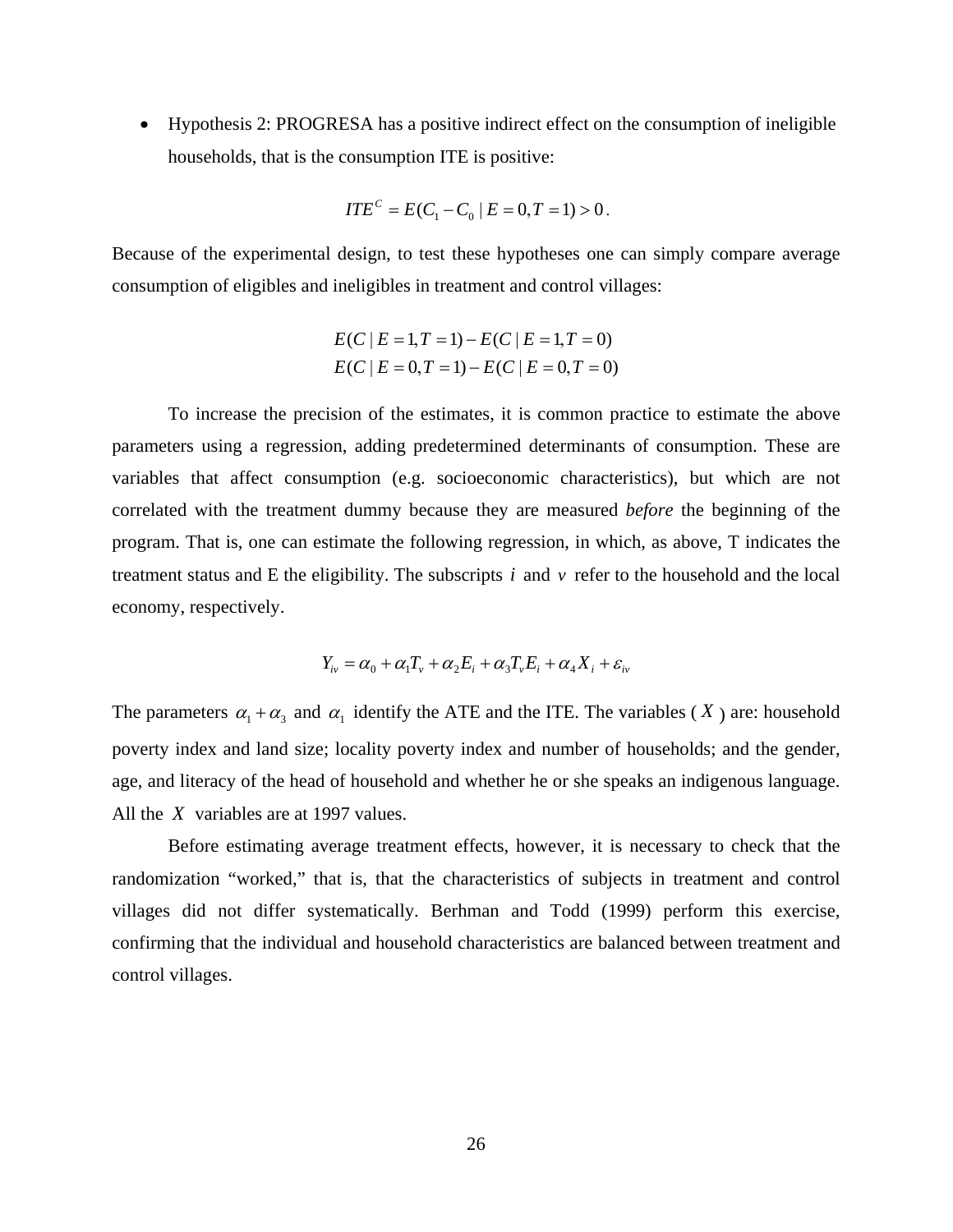Table 1 shows the actual data. As hypothesized, both effects are positive and significant. The consumption ATE is between 24 and 30 *pesos*, a 15 to 20% increase in monthly food consumption per adult equivalent, compared to the levels in control villages (which, by assumption, are not affected by the program's existence). The consumption ITE is also positive: PROGRESA causes ineligibles' monthly food consumption to increase by about 20 *pesos*, which is roughly a 10% increase compared to the consumption level of ineligible households in control villages.

While one has now established the existence of positive spillover effects on consumption, provided the village randomization was successful and the consumption spillover effects occurred only within villages, it is not yet clear whether the proposed mechanism (informal gifts and loans between villagers, especially family members) is causing these indirect effects. Besides working through informal gifts and transfers between relatives and friends, the program may affect the labor and goods markets, as well as savings.

For example, it is possible that the parents of children whose education is now subsidized may decide to work less, or may choose to take their children out of work and into school. Both these effects may end up increasing local wages, which would increase ineligibles' income, and therefore consumption. In addition, if the eligibles started purchasing more goods and services, the ineligibles may earn more from the sales of such commodities, and again this would enable them to increase their consumption.

If one is interested in understanding to what extent each of these channels is causing the observed increased consumption for the ineligibles, it is necessary to collect data on labor income or wages, goods prices or quantities sold, for instance. Angelucci and De Giorgi (2009) conduct this analysis and show that the program's indirect effect on consumption is not caused by changes in the labor and goods markets. The increase in consumption, on the other hand, is paralleled by an increase in loans and gifts received by ineligible households in treatment villages (and by a small decrease in the value of their savings).

The implications of these findings are that failing to account for the program's spillover effects result in a 12% underestimation of the effect of PROGRESA on consumption in treatment villages. More generally, this exercise teaches one how households cope with high income variability and the absence of formal credit and insurance.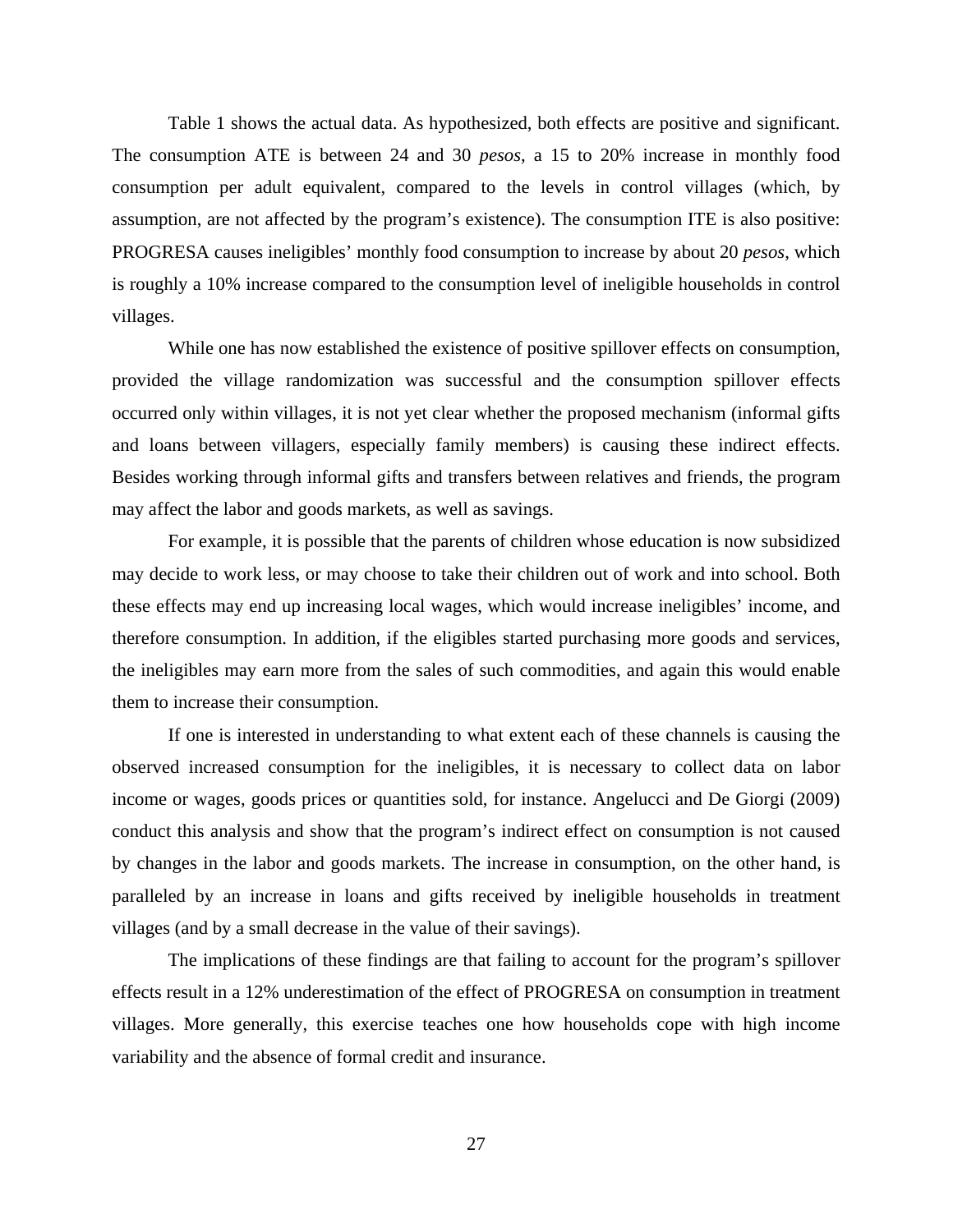Learning about the mechanism is useful for at least two additional reasons. First, it helps one understand what to expect when implementing the program at the national level. In this case, the findings suggest the program will continue to have sizeable spillover effects on consumption, as long as the informal sharing institutions—such as the extended family—are as important in the rest of Mexico as in the sampled villages. Second, the findings might help policy makers design more cost-effective policies.

Suppose one were to find that all village members benefit from the program because they redistribute the PROGRESA grant in the village regardless of the actual identity of the households that receive the transfer. This would mean that costly and time-consuming household-level targeting may not be required. Geographic targeting, using poverty maps to identify indigent areas, could be a cheaper and faster alternative.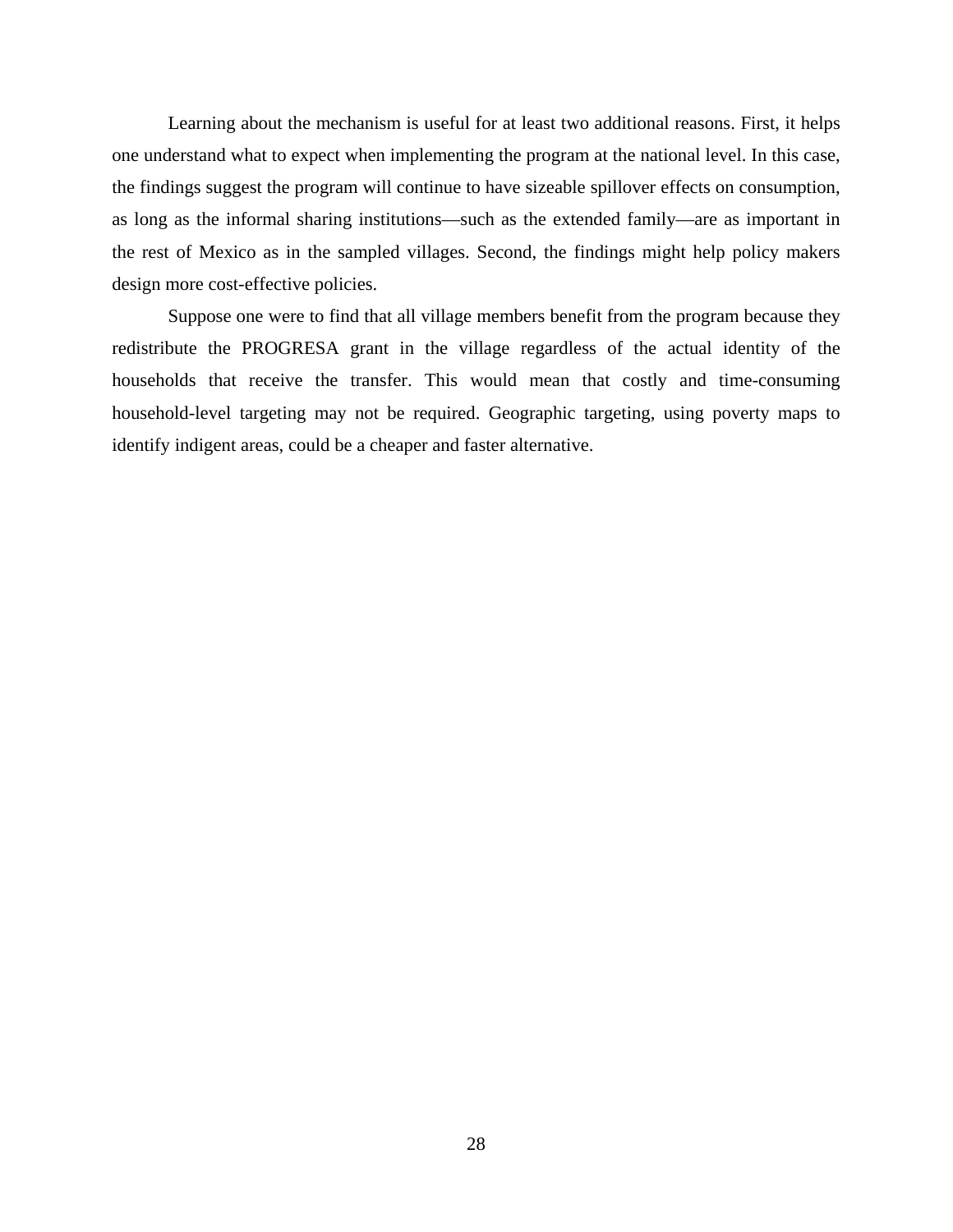#### 7B**7. Conclusions**

Subjects that are not eligible for a particular treatment will often benefit from it indirectly in a wide variety of interventions. Measuring these "spillover effects" (or Indirect Treatment Effects) and understanding the mechanisms that generate them can be crucial to the design of effective policies.

 Failing to have an evaluation design that accounts for spillover effects can result in a double underestimation of the program's impact. First, the average effect on eligible subjects is underestimated; second, the effect of the treatment on ineligible subjects goes completely unnoticed. This double underestimation may lead to the wrong policy recommendations (for example dropping the program because it does not seem cost effective).

This guideline makes some key recommendations to aid the design of evaluations that account for the presence of spillover effects. Here is a summary of these recommendations:

- 1. Have a theory about what may cause the spillover effects, who may be affected by them, and how. Knowledge of the local economy and of the types of interactions between its members is crucial for the design of an evaluation that at least accounts for the existence of spillover effects. Ideally it should also enable one to measure the effects and understand why they arise. Having a hypothesis about spillover effects often means having better assumptions on how the program works which should help to design better policies.
- 2. To measure spillover effects effectively, the evaluation design must take them into account from the start. This often means collecting more data, for instance by surveying geographical areas which are not affected at all by the intervention. Evaluation designs which do not consider these issues from the very beginning will typically not be able to measure spillover effects.
- 3. To identify and estimate the average treatment effect on eligible subjects (ATE) in the presence of spillover effects, select a control group that is not indirectly affected by the program. Theory will guide in this choice. Consider, for example, the case in which the indirect effects operate at village level. With an experimental design, randomize at village level. With a selection-on-observables design (matching), select treatment and control groups from different villages.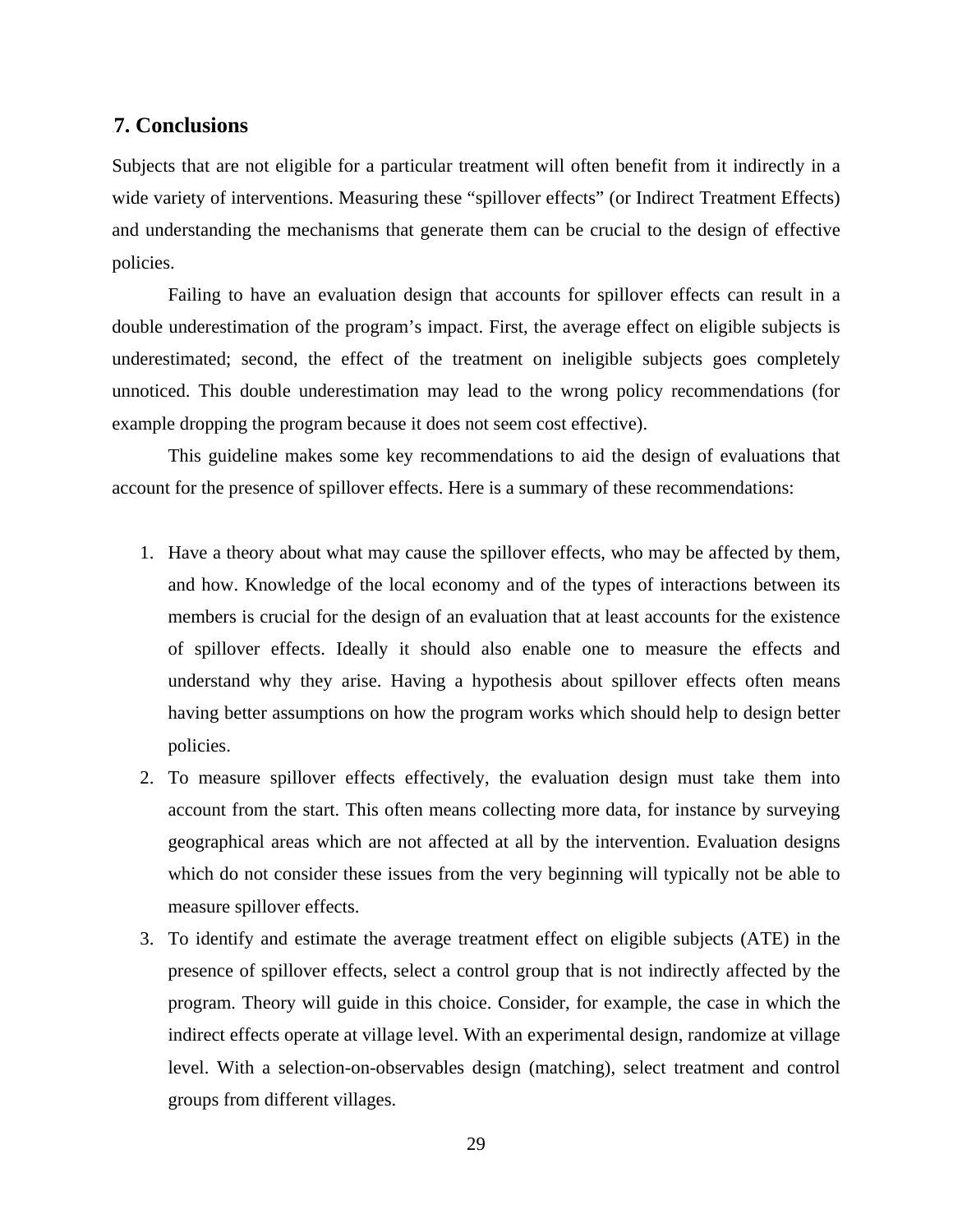- 4. To identify and estimate the indirect treatment effect (ITE), that is the effect of the treatment on individuals who are not directly affected by the treatment, have two groups of subjects with similar characteristics (the same distribution of characteristics, if there is random assignment) but only one group that is indirectly affected by the treatment. Consider, for example, the case in which the indirect effects operate at village level. With an experimental design, do a double randomization across and within villages. With a selection-on-observables design (matching), select subjects that live in treated villages and that are indirectly affected by the treatment and compare them with similar subjects from different villages.
- 5. To understand the *mechanisms* that cause the spillover effects, think about potential competing explanations and collect data on relevant outcomes. In many cases, unveiling the mechanisms behind the spillover effects will lead to a better understanding of how the program works in general.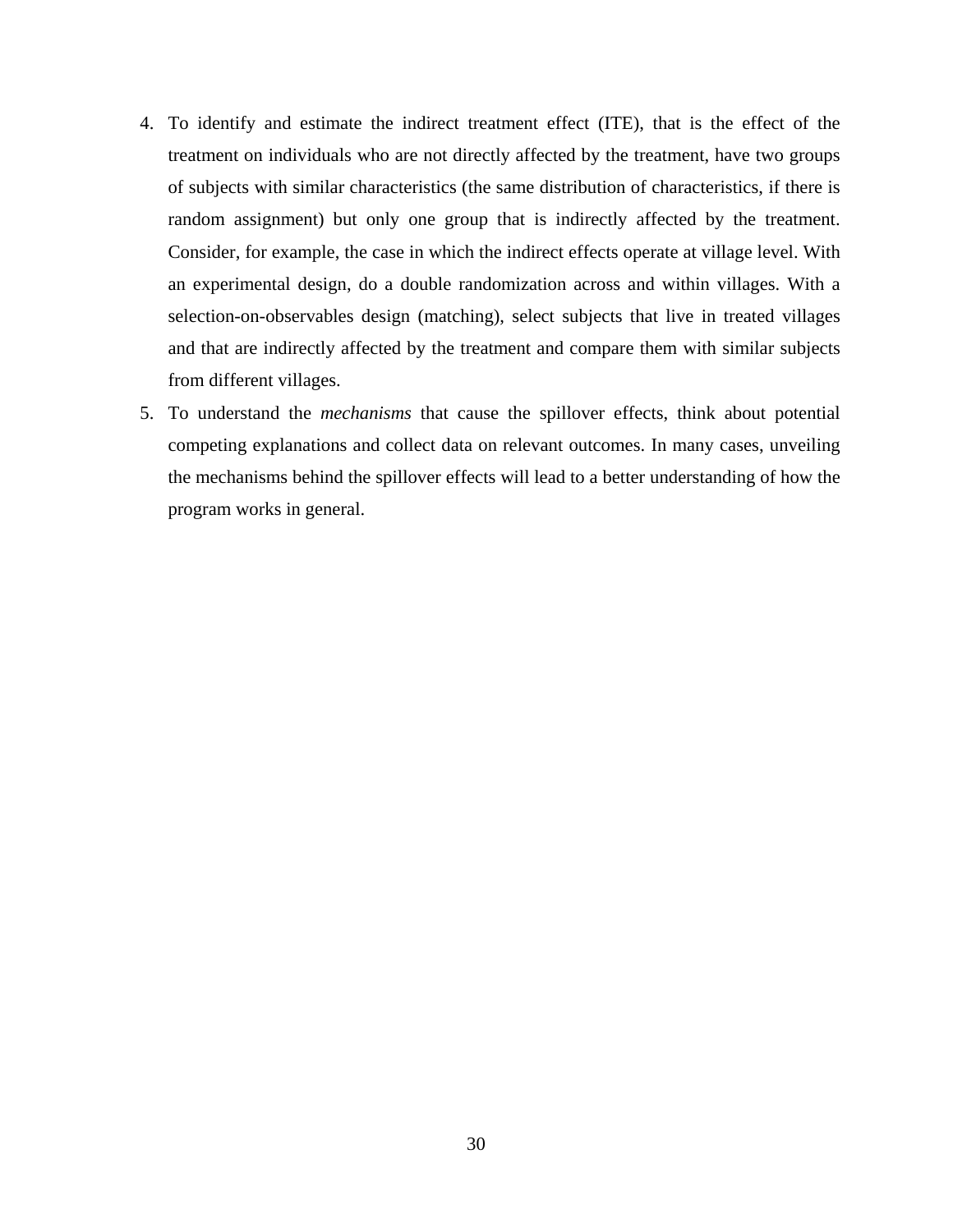#### 8B**References**

- Angelucci, M., and G. De Giorgi. 2009. "Indirect Effects of an Aid Program: How do Cash Injections Affect Ineligibles' Consumption?" *American Economic Review*, 99(1), 486- 508, March 2009.
- Angrist, J.D. and J. Pischke. 2009. *Mostly Harmless Econometrics.* Princeton, NJ, United States: Princeton University Press.
- Avitabile, C., and V. Di Maro. 2007. "Spillover Effects in Healthcare Programs: Evidence of Social Norms and Information Sharing". Paper presented at the 2009 Latin America and Caribbean Economic Association. Buenos Aires, Argentina. A copy of the paper can be provided upon request.
- Berhman, J., and P. Todd. 1999. "Randomness in the Experimental Sample of Progresa (Education, Health, and Nutrition Program)". International Food Policy Research Institute Working Paper. Washington DC, United States: IFPRI.
- Caliendo, M., and S. Kopeining. 2008. "Some Practical Guidance for the Implementation of Propensity Score Matching". *Journal of Economic Surveys*. Blackwell Publishing, vol. 22(1), pages 31-72, 02.
- Chay, K., P. Ibarraran, and J. M. Villa. 2010. "Regression Discontinuity and Impact Evaluation". Forthcoming in the Inter-American Development Bank-SPD Impact Evaluation Guidelines series. Washington DC, United States: IDB.
- Hendrick, C., A. Maffioli, and G. Vazquez. 2010. "Guidelines on Matching". Forthcoming in the Inter-American Development Bank-SPD Impact-Evaluation Guidelines series. Washington DC, United States: IDB.
- Lee, D., and T. Lemieux. 2009. "Regression Discontinuity Designs in Economics". National Bureau of Economic Research .Working Paper No. 14723, Feb 2009. Cambridge, MA, United States: NBER.
- Miguel, E., and M. Kremer. 2004. "Worms: Identifying Impacts on Education and Health in the Presence of Treatment Externalities". *Econometrica* 72(1): 159-217.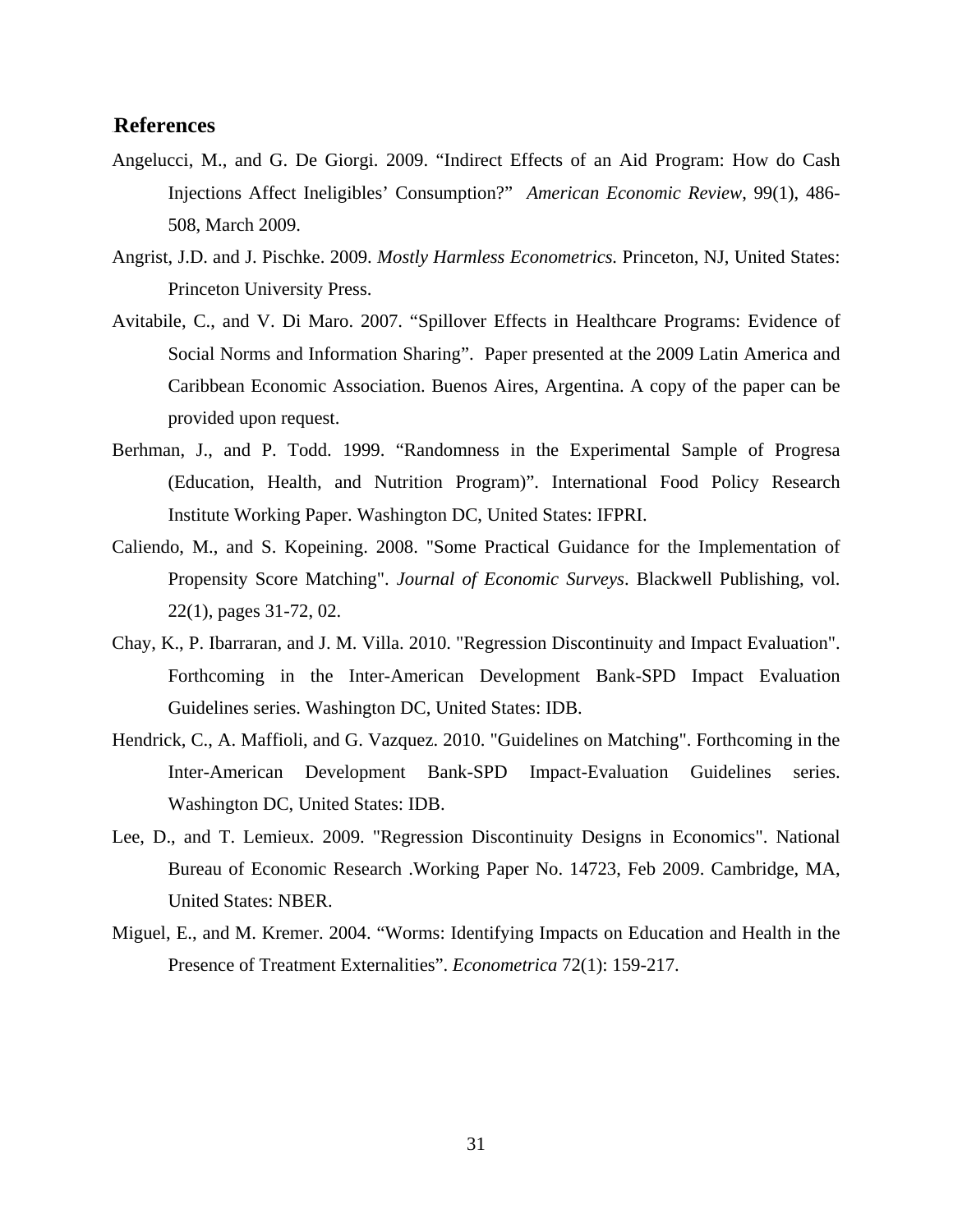#### **Other useful references (not cited in the paper)**

- Angelucci, M., G. De Giorgi, M.A. Rangel et al. 2007. *Extended Family Networks in Rural Mexico: A Descriptive Analysis*. In; T. Besley and R. Jayaraman, editors. Forthcoming in CESifo Conference Volume on Institutions and Development. Cambridge, MA, United States: MIT Press.
- Bobonis, G., and F. Finan. 2008. "Endogenous Social Interaction Effects in School Participation in Rural Mexico". *The Review of Economics and Statistics* 91 (4) (2009), 695–716.
- Duflo, E., and E. Saez. 2003. "The Role of Information and Social Interactions in Retirement Plan Decisions: Evidence from a Randomized Experiment". *Quarterly Journal of Economics* 118, 815-842.
- Hahn, J., and K. Hirano. 2009. "Design of Randomized Experiments to Measure Social Interaction Effects," forthcoming in *Economics Letters*.
- Lalive, R., and M. A. Cattaneo. 2009. "Social Interactions and Schooling Decisions". *The Review of Economics and Statistics* 91(3), pages 457-477, 01. Cambridge MA, United States: MIT Press.
- Moffitt, R. 2001. "Policy Interventions, Low-Level Equilibria, and Social Interactions". In: S.N. Durlauf and P. Young, editors. *Social Dynamics* 45-82. Cambridge, MA, United States: MIT Press.
- Manski, C. 1993. "Identification of Endogenous Social Effects: The Reflection Problem". *The Review of Economic Studies* 60(3): 531-42.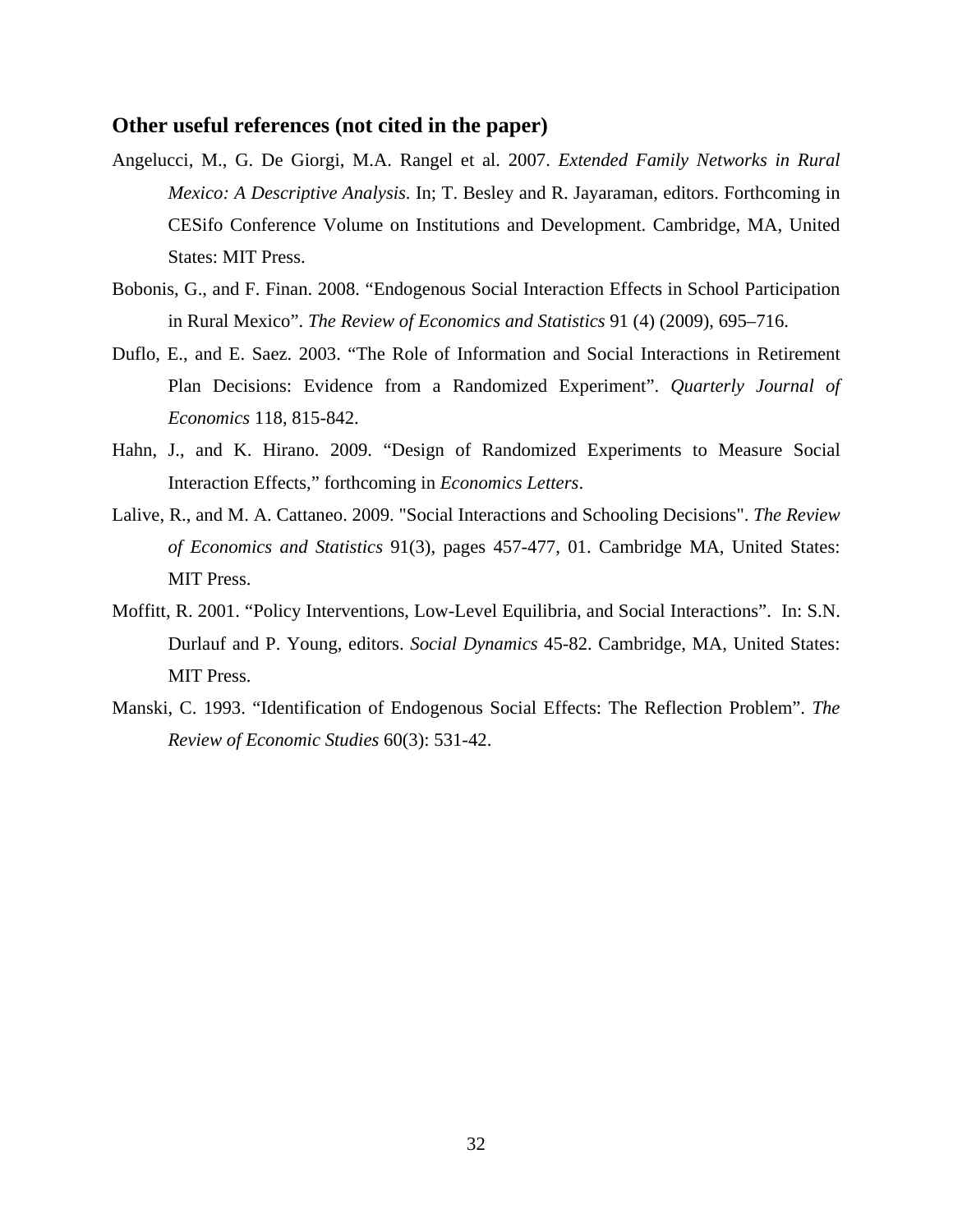#### **Appendix A. Technical issues**

This appendix briefly discusses some more technical issues which were not addressed, or were only introduced, in the main text.

#### 14B*1. Total effect of the program*

One might be interested in calculating the total treatment effect of the program. Intuitively, this should be defined as the sum of all the effects the program is having and could be named as *TATE* (Total Average Treatment Effect):

#### $TATE = ATE + ITE$

While the intuition is correct, some caveats apply when one wants to calculate this effect. Consider again the simple example given in the main text, in which we had a school with 100 pupils and treatment and control groups of equal size (50 students). Before the treatment 80 students were infected in total and, assuming randomization worked well, we expected that these were shared equally among treatment and control groups (40 pupils infected in each group). After treating 50 students, only 5 treated pupils and 30 control pupils were infected, which meant that we now had 35 pupils in total infected in the school.

 If we compare this with the 80 pupils infected before the intervention, then we conclude that the total effect of the program is that  $35-80=45$  pupils stopped being infected, which can be divided in an  $ATE = 40 - 5 = 35$  pupils stopped being infected and an  $ITE = 40 - 30 = 10$ pupils. In this example there are no particular complications in defining the TATE as we are considering a well-defined population (the treated school) and we are not taking averages of some outcome but are just counting pupils that are infected before and after the intervention.

In practical applications things are not so straightforward. For example, consider the general case we have been using in this paper in which we have four different groups: treatment  $(T=1)$  and control localities  $(T=0)$  and eligible  $(E=1)$  and ineligible households  $(E=0)$ . We have estimated the ATE as the difference in outcomes of  $E=1$  households between T=1 and T=0 localities, and the ITE with the same difference for E=0 households. In this case if one wants to define the TATE as the sum of ATE and ITE, at least two complications must be considered. First, and most importantly, the ATE and ITE are based on populations that are different as eligibility for the program was not assigned randomly. In particular, the ATE is estimated for a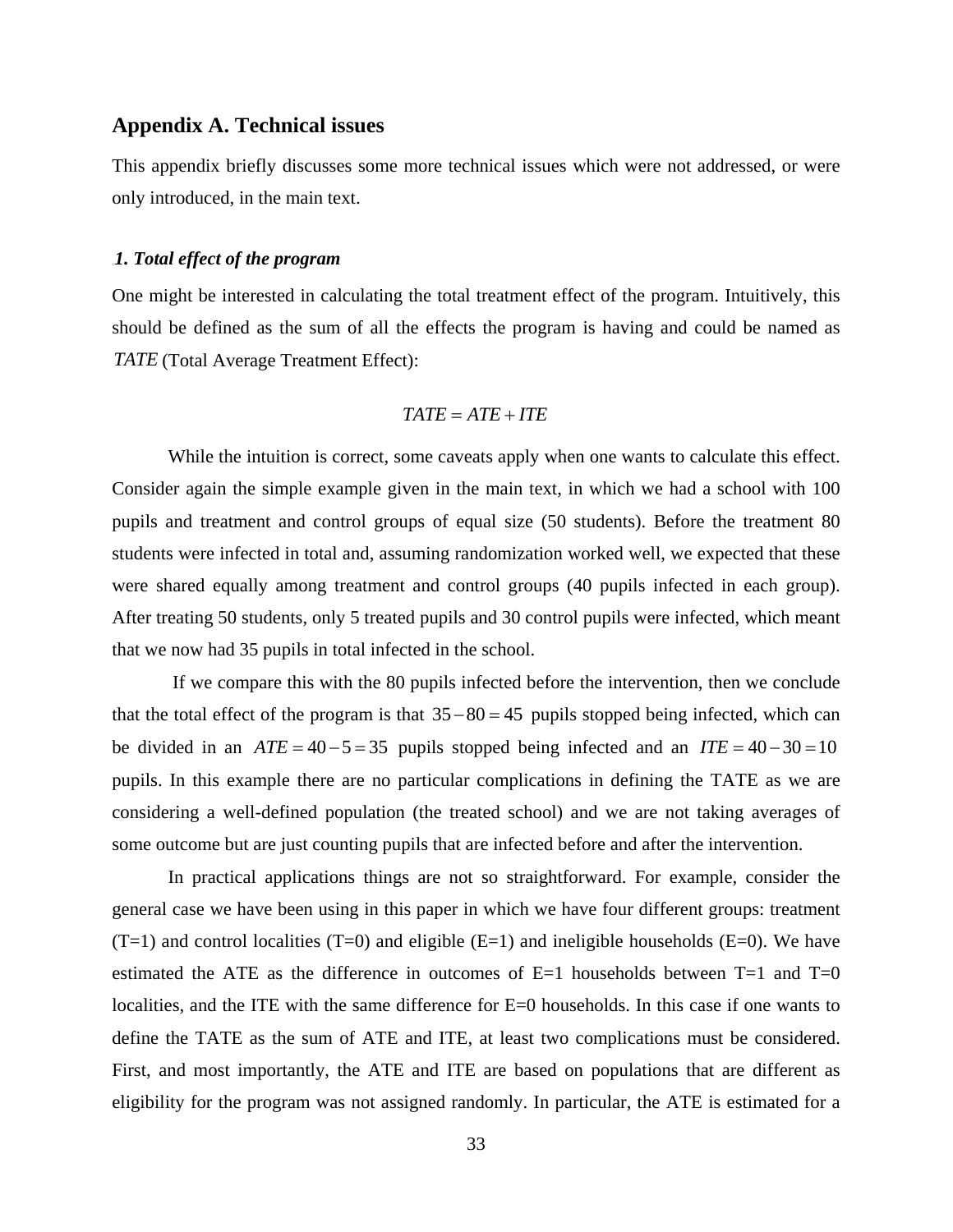group of people  $(E=1)$  who are "poorer" than the population on which the ITE is based  $(E=0)$ . This is an issue which cannot be easily solved (in practical applications it is usually not possible to assign eligibility for the program randomly) but that has to be taken into account when interpreting the TATE.

In other words, in the case of random assignment of eligibility one could make the point that the ITE is a parameter which applies to the same group of subjects on which we estimated the ATE. On the contrary, with nonrandom assignment of eligibility ITE applies to a group with different characteristics. In general, we are interested in estimating effects of interventions in the "real world", which will typically have a rule for assigning eligibility, and so the difference in the interpretation of the ATE and ITE will be exactly consistent with the nature of the program. However, in those cases in which one wants to extend the results of the ITE to the group on which the ATE was estimated and eligibility was not assigned randomly, one should take into account that these are parameters which apply to different groups.<sup>17</sup>.

Another complication is that the ATE and ITE are calculated based on samples which do not necessarily have the same characteristics. In particular, the sample sizes of the  $E=1$  and  $E=0$ groups are not necessarily the same. However, this is a less important point which can be easily solved by calculating the TATE as a weighted average of the ATE and ITE, where the weights are the sample sizes of the E=1 and E=0 groups.

#### 2. Identification assumptions of ATE and ITE

 $\overline{a}$ 

Consider the parameters ATE and ITE, which, for ease of exposition, we define below again:

$$
ATE = E(Y_1 - Y_0 | T = 1, E = 1) = E(Y_1 | T = 1, E = 1) - E(Y_0 | T = 1, E = 1)
$$
  
ITE = E(Y\_1 - Y\_0 | T = 1, E = 0) = E(Y\_1 | T = 1, E = 0) - E(Y\_0 | T = 1, E = 0)

Of the objects in the definition of ATE and ITE we cannot observe  $E(Y_0 | T = 1, E = 1)$  and  $E(Y_0 | T = 1, E = 0)$ , that is we cannot observe the potential outcome in absence of the treatment  $Y_0$  for those subjects which are in program areas (T=1).

 $17$  For example, analysis of the mechanisms behind the ITE might unveil a very important channel through which the program works (say the program is weakening the social norm of husbands' opposition to their spouses being screened for cervical cancer by male doctors). If eligibility was assigned nonrandomly, and E=1 and E=0 groups had different characteristics, we should take into account that this mechanism might not work for the eligible group (or work in other ways).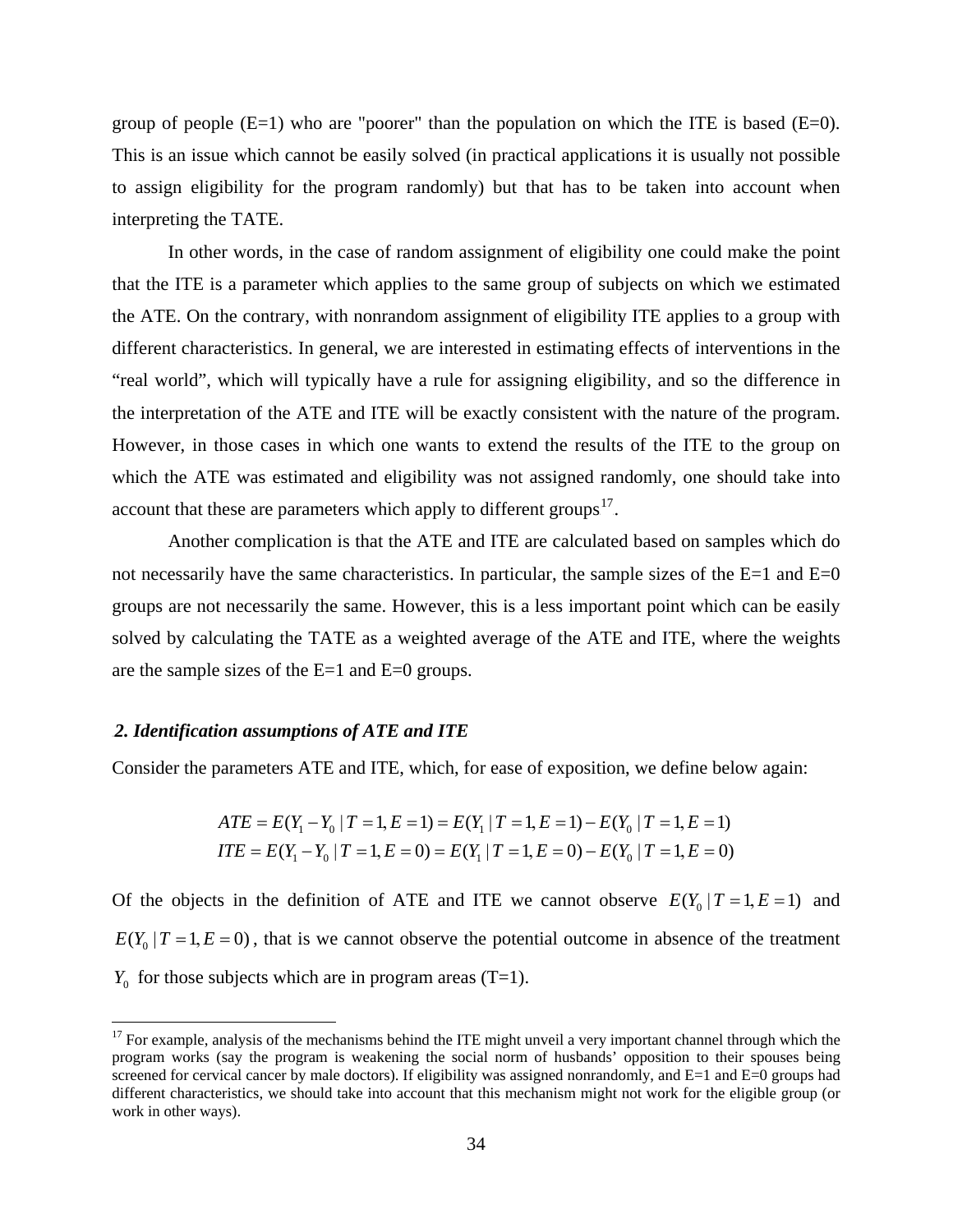Under some assumptions, which vary according to the method used, one can recover the unobservable objects above using data from untreated areas  $(T=0)$ . That is, the following equalities will hold true:

$$
E(Y_0 | T = 1, E = 1) = E(Y_0 | T = 0, E = 1)
$$
  

$$
E(Y_0 | T = 1, E = 0) = E(Y_0 | T = 0, E = 0)
$$

In order to identify ATE and ITE one needs to make assumptions under which these equalities are true. There are two main assumptions:

- The treatment has no effect in  $T=0$  areas (this is shared by experimental and nonexperimental methods)
- There are no systematic differences between  $T=1$  and  $T=0$  groups.
	- *Experimental design:* Assumption holds because of random assignment of treatment and control group.
	- *Propensity score matching:* Assumption holds after matching T=1 and T=0 on the basis of pre-program observable characteristics.
	- *Regression discontinuity:* Assumption holds only in an interval around the cutoff point for eligibility for the program.
	- *Instrumental variable:* Assumption holds after controlling for observable characteristics *X* and using an instrumental variable *Z* which is correlated to the program assignment variable *T* but does not affect the outcome variable in addition to the effect it has through the correlation with the T variable.

#### 16B*3. Estimation issues*

Consider the following regression model in which, as above, T indicates the treatment status and E the eligibility. The subscripts  $i$ ,  $v$  and  $t$  refer to the household, the local economy and time (we assume that there are only two periods, before the program  $t = 0$  and after the program  $t = 1$ ) respectively.  $X_{ivt}$  is a vector of observable characteristics,  $\varepsilon_{i\nu}$  represents unobservable characteristics which vary across household and local economies but are constant over time and  $v_t$  stands for unobservable characteristics which vary over time but are constant across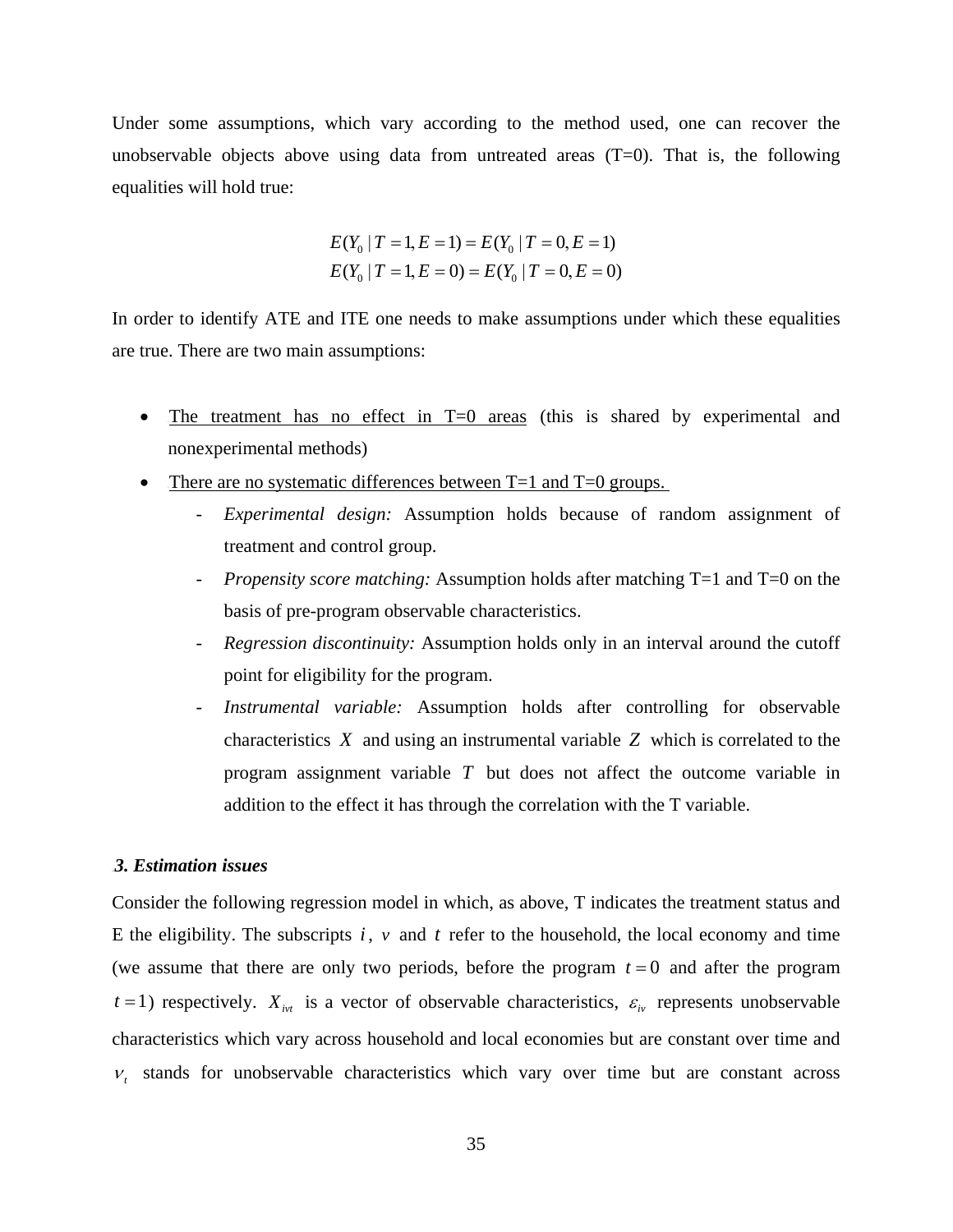households and local economies.

$$
Y_{ivt} = \alpha_0 + \alpha_1 T_v + \alpha_2 E_i + \alpha_3 T_v E_i + \alpha_4 X_{ivt} + \varepsilon_{iv} + V_t
$$

Under the assumptions in section two, the parameters  $\alpha_1 + \alpha_3$  and  $\alpha_1$  identify the ATE and the ITE respectively.

While this regression model will stay unchanged, estimation issues can vary depending on the type of data available and the method used. With an experimental design and only ex post (after the intervention's inception) the ATE and ITE can be estimated with a simple OLS. If one believes that randomization worked perfectly then the conditioning variables  $(X)$  are not really needed, as in principle there should not be systematic differences between treatment and control groups. However, in practical applications one may want to include controls even in the case of random assignment as these would increase the precision of the estimates. In the case of nonexperimental methods and only *ex-post* data, controls are needed to control for the differences in treatment and comparison groups.

The availability of *ex-ante* (or baseline) data makes things substantially better in terms of estimation. First, with baseline data one can assess the differences between treatment and control groups at time  $t = 0$  in the case of experimental design (and so check whether randomization worked well) as well as assess the differences between treatment and comparison groups in the case of nonexperimental designs. In addition to this, with baseline data a difference-in-difference (DID) strategy can be used. The basic idea of DID is to use the difference between outcome values in the counterfactual group (control or comparison group) before and after the program  $(Y_{T=0,t=1} - Y_{T=0,t=0})$  as an indication of the trend the outcome would have had in the treatment areas had the program not been in operation. After controlling for this trend the remaining difference between treatment and counterfactual group can then be attributed to the program.

This strategy is especially useful when using nonexperimental methods in which preprogram differences between treatment and comparison group are present by definition and so outcome values are likely to be different at the baseline. In the case of experimental designs DID might be less useful as randomization should assure that the outcome values of treatment and control group are the same at the baseline, which means that value comparisons after the program should automatically take into account the trend effect. However, it can be shown that DID can increase the precision of the estimates in all the cases we are considering, including the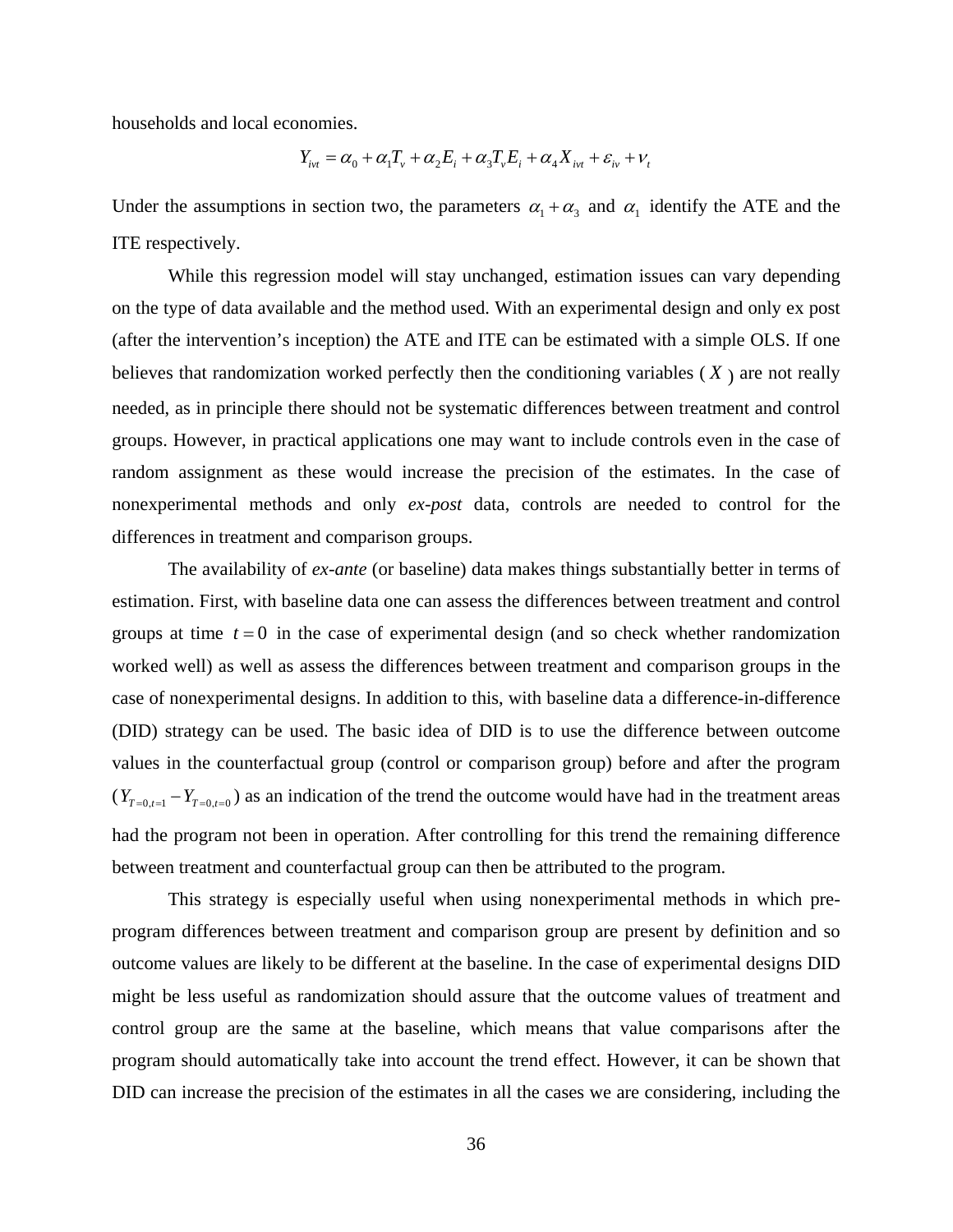experimental one. In a regression framework the DID can be written as:

$$
Y_{ivt} = \alpha_0 + \alpha_1 t + \alpha_2 T_v + \alpha_3 E_i + \alpha_4 T_v E_i + \alpha_4 T_v t + \alpha_5 E_i t + \alpha_6 T_v E_i t + \alpha_7 X_{ivt} + \varepsilon_{iv} + V_t
$$

In this specification  $\alpha_4 + \alpha_6$  estimates the ATE and  $\alpha_6$  estimates the ITE. Notice that the main assumption behind DID is that it can control for unobserved characteristics which are time invariant ( $\varepsilon_{i\nu}$ ) but not for those that vary over time  $(v_{i})$ .

One final consideration refers to standard errors: if the primary-sampling units are local economies (which we argue they should be in an ideal experimental design) then standard errors should be clustered at the local-economy level.